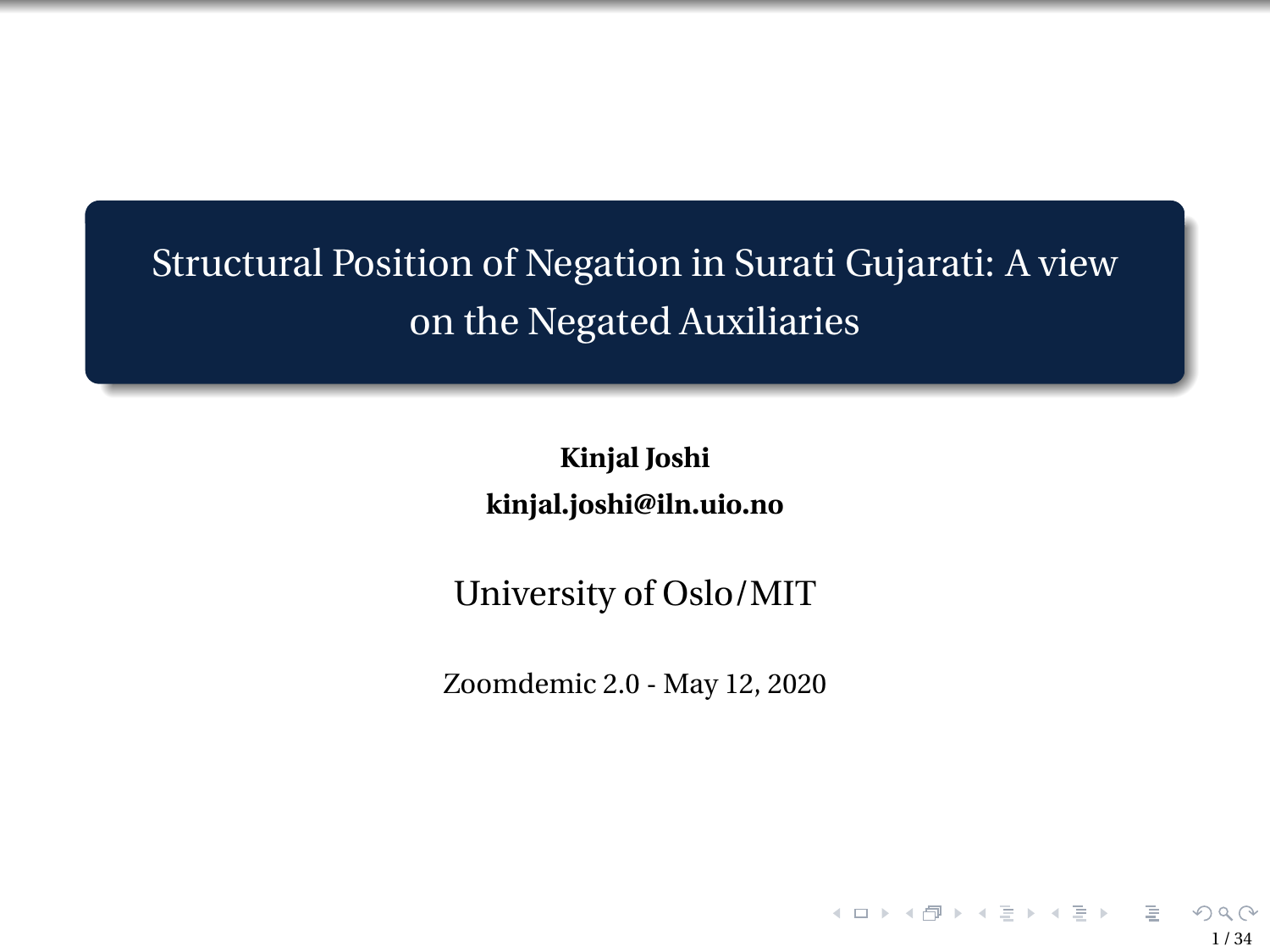- Background
- Main Claims
- Empirical Landscape & Generalizations

2 / 34

 $OQ$ 

イロト イ団 トイミト イミトー ミ

- Analysis
- Conclusion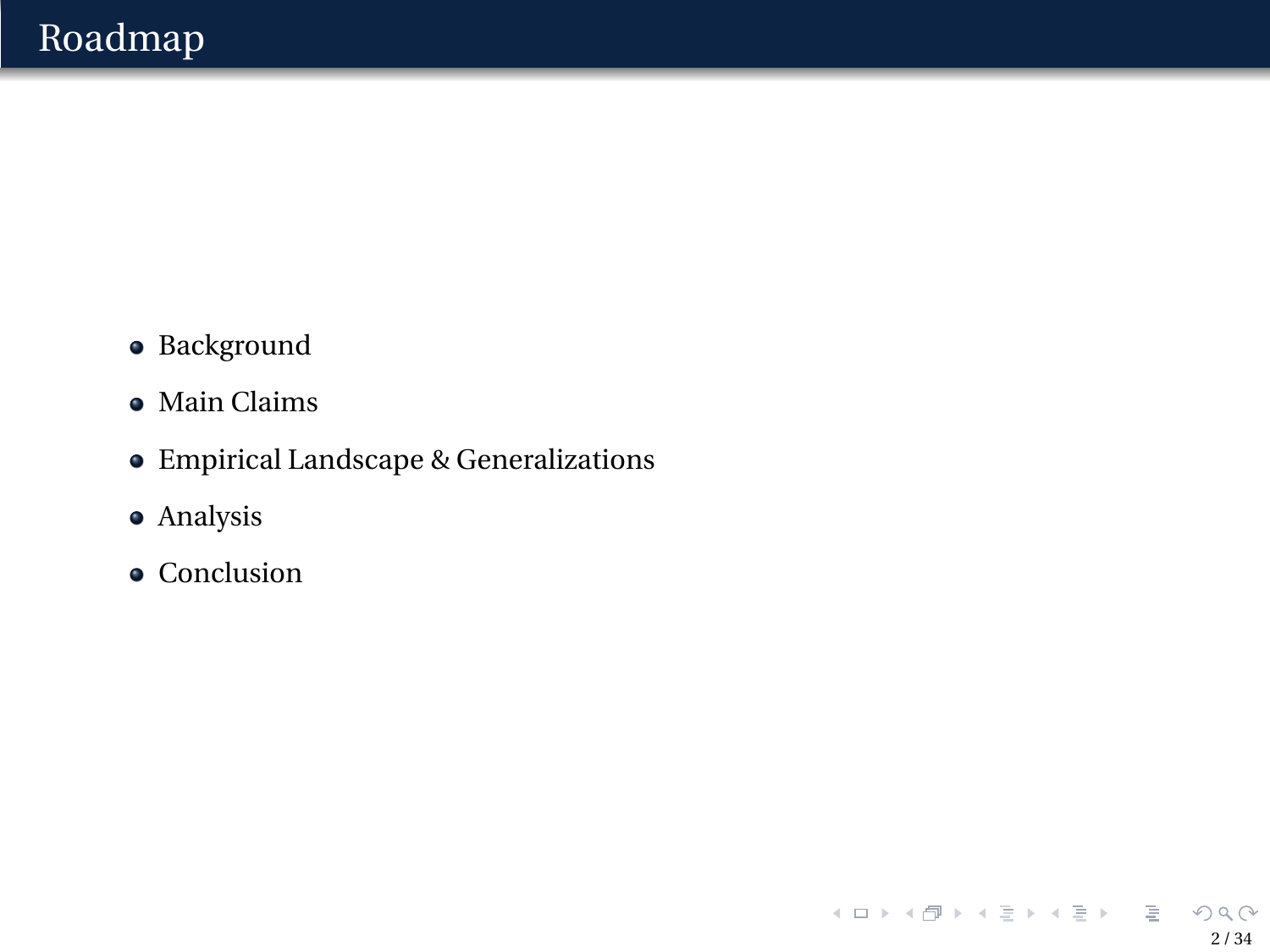## Background

- Gujarati is an Indo-Aryan language spoken in the Gujarat state of India. Surati Gujarati, the variety I focus on here, is a dialect of Gujarati spoken mainly in Surat and the neighboring areas of Surat in the state of Gujarat.
- I conducted field work in the city of Surat to collect data on Surati Gujarati. The field study was conducted on twenty-five language consultants, it consisted of fourteen female and eleven male speakers. Their age groups ranged between 20-70 years.



Figure: Gujarat (WALS online)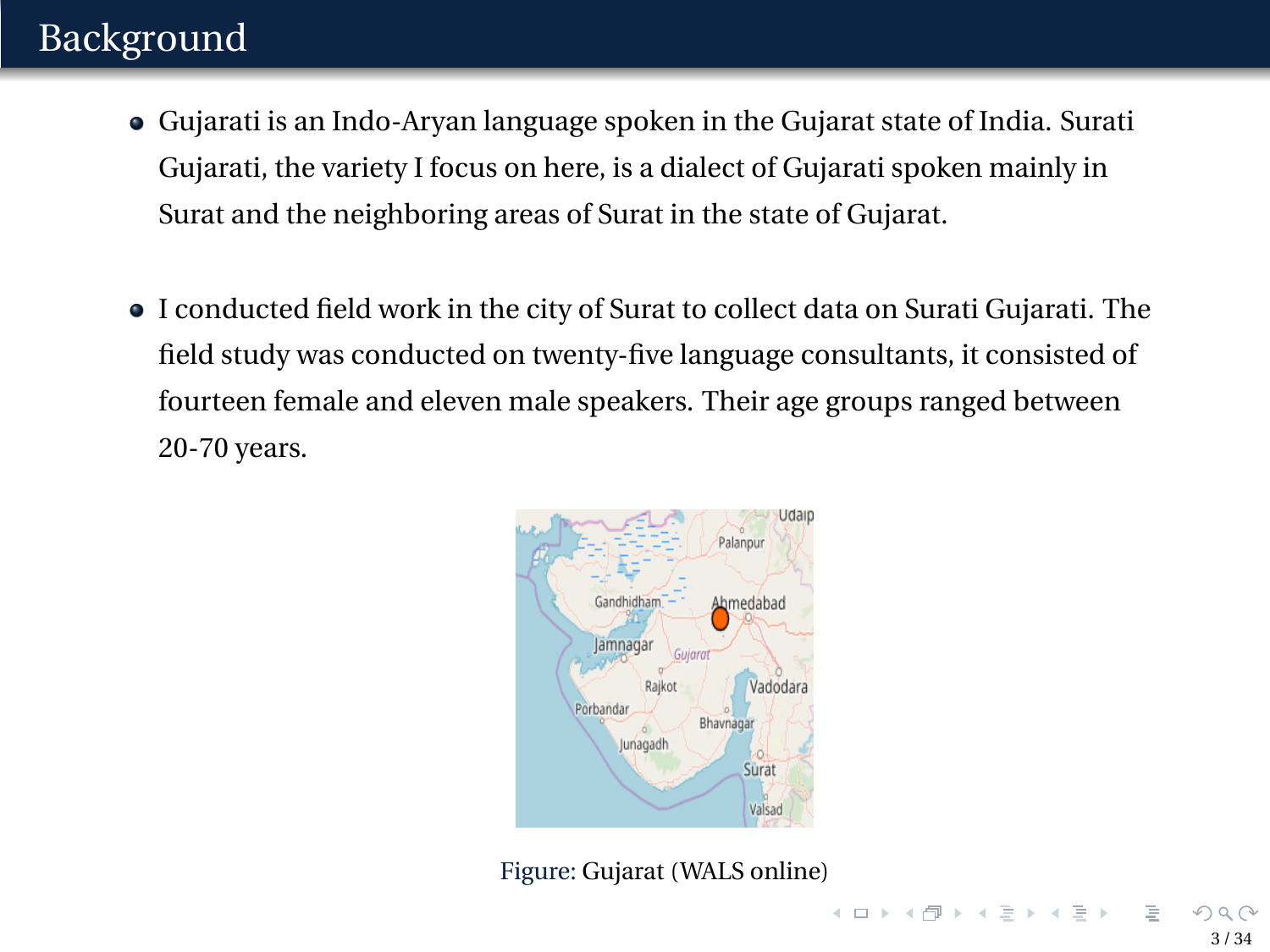#### What is *Negation*?

In logic, negation is a one-place operator that reverses the truth-value of a proposition. Negation applied to sentence that is false results in a true statement and vice versa. Thus, (1) is true in exactly the situations in which (2) is false. (Penka 2015)

- (1) It is raining
- (2) It is not raining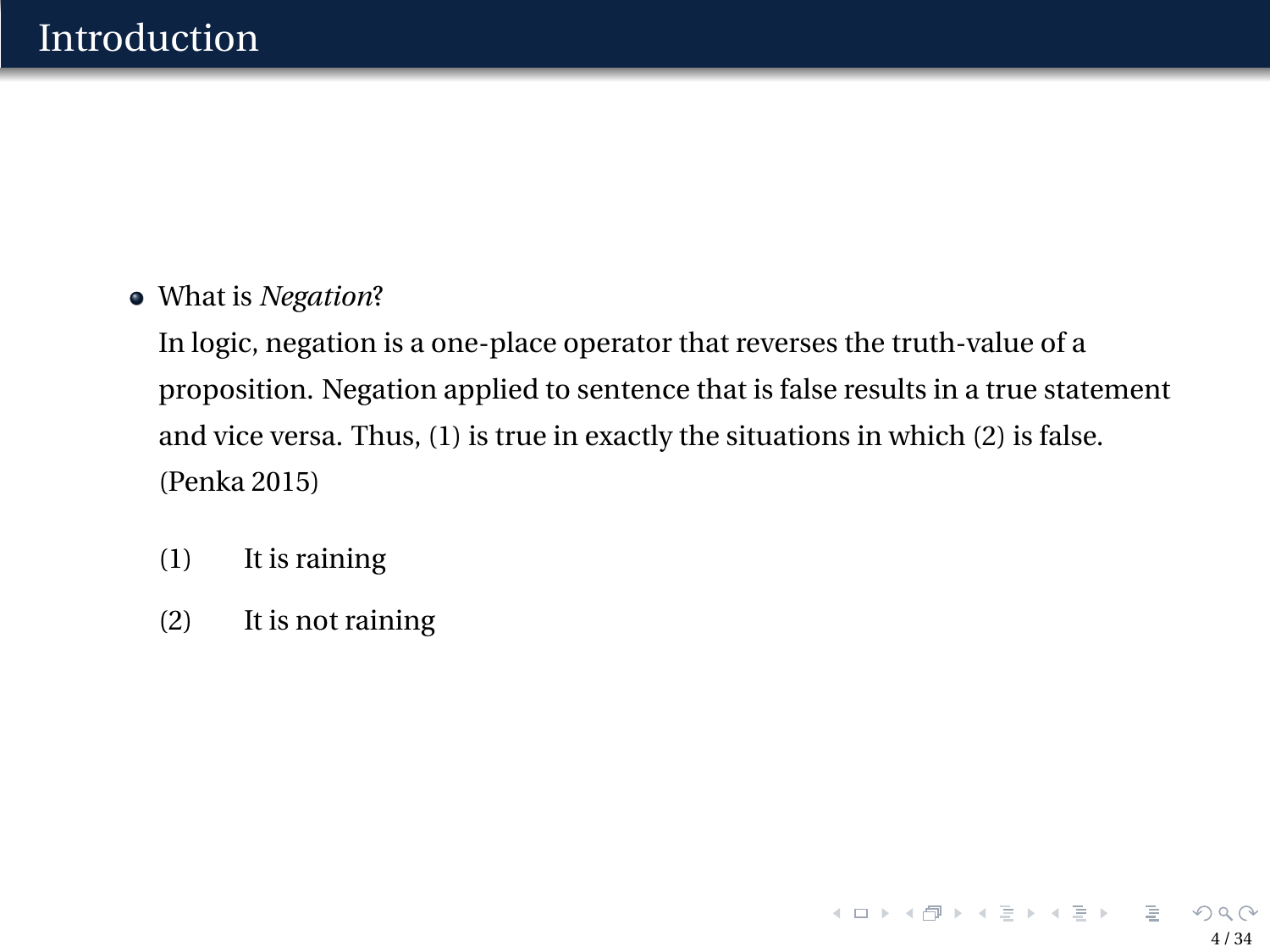- There are three ways to express negation in Surati Gujarati:
	- (i) *nho-* (Past Tense)
	- (ii) *nathi* (Present Tense)
	- (iii) *nahi* (Default)

*nho-* is only used in the past tense context, *nathi* is used only in the present tense context, and *nahi* is the elsewhere form of negation and can be used in every context.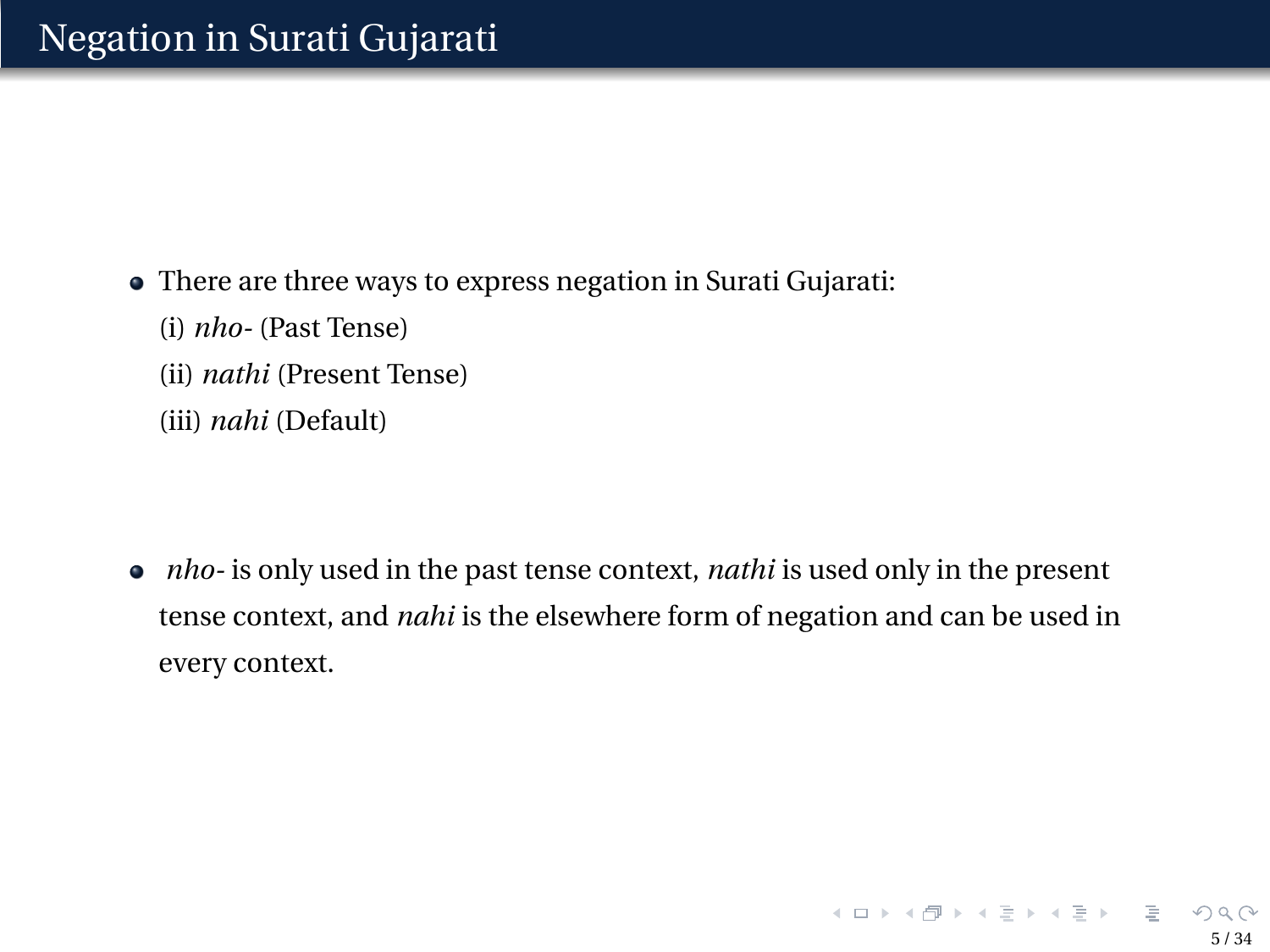- NEGP is above ASPP in Surati Gujarati.
- *nahi* and the negated auxiliaries (*nho-* & *nathi*) occupy different positions on the structural spine in Surati Gujarati. *nahi* is in the NEG◦ position and negated auxiliaries occupy the  $T<sup>°</sup>$  position.
- The distribution of negative markers determine their interaction with other components of grammar and thereby result in mapping of a particular semantic result. E.g., Interpretation of tense in this case.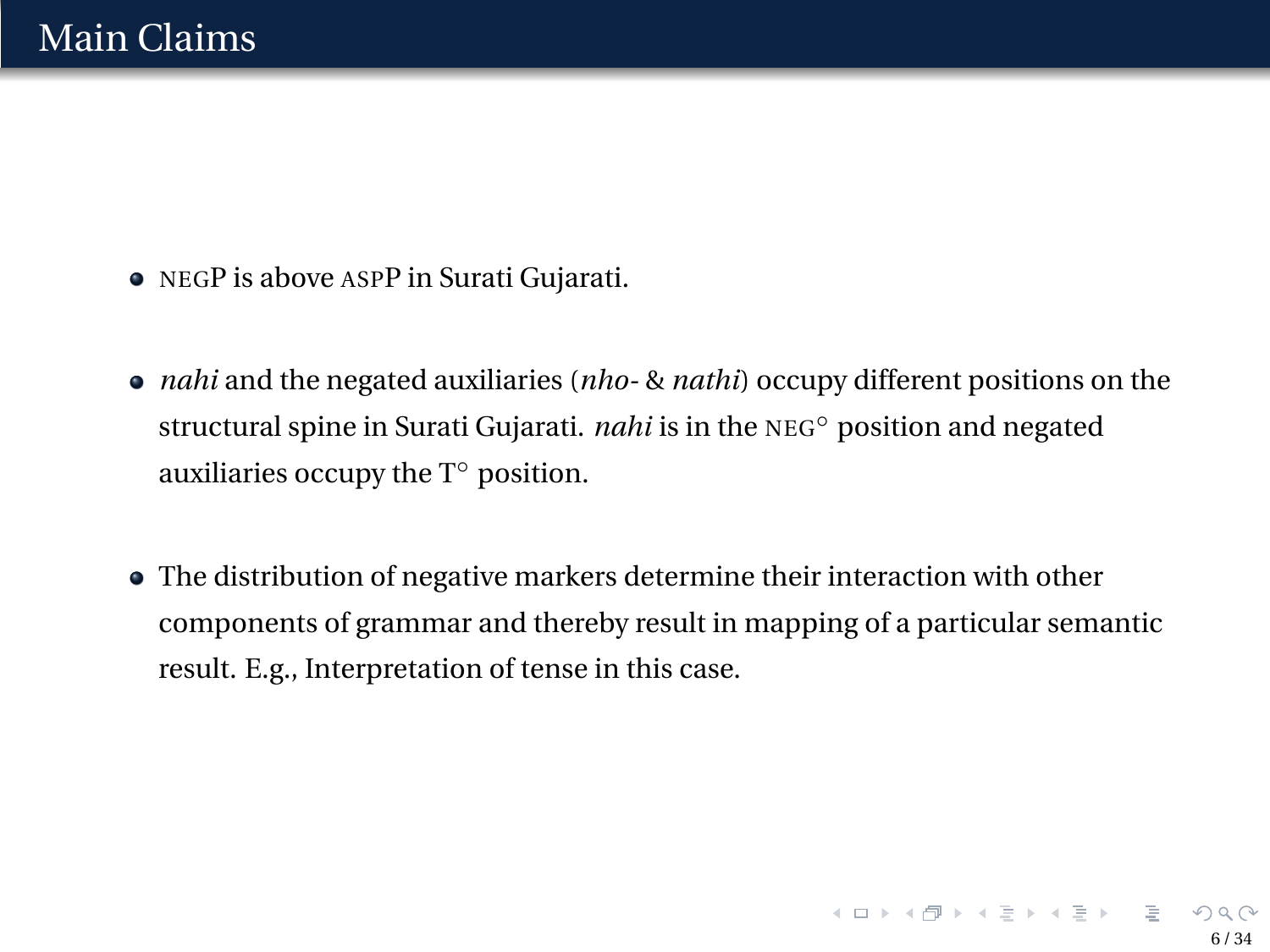|   | NEGATIVE PAR- | <b>PROPERTY</b>    |
|---|---------------|--------------------|
|   | <b>TICLE</b>  |                    |
|   | nho-          | $[+PAST], [+NEG]$  |
|   | nathi         | $[+PRES], [+NEG]$  |
| 2 | nahi          | $[-TENSE], [+NEG]$ |

Table: Properties of Negation

| <b>NEGATION</b> | <b>COMBINING</b> | <b>OUTPUT</b> | <b>EXAMPLE</b>  |
|-----------------|------------------|---------------|-----------------|
|                 | <b>ELEMENT</b>   |               |                 |
| $nho-$          | <b>AUX</b>       | $\ast$        | (7)             |
| nathi           | <b>AUX</b>       | $\ast$        | (12)            |
| nahi            | AUX              |               | $(19)$ & $(20)$ |

Table: Negation & Auxiliary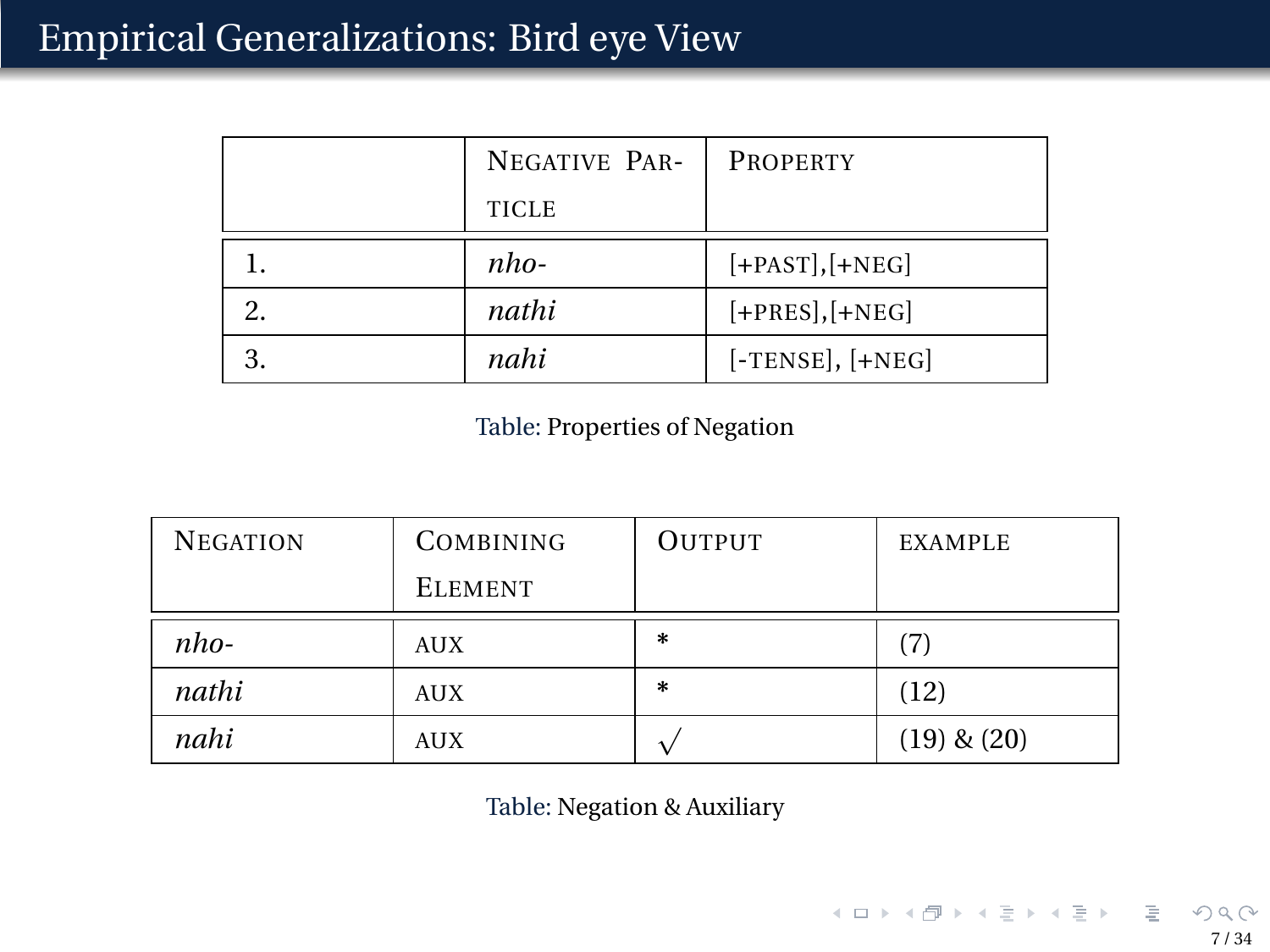## **Questions!**

# Now let us look at each form carefully!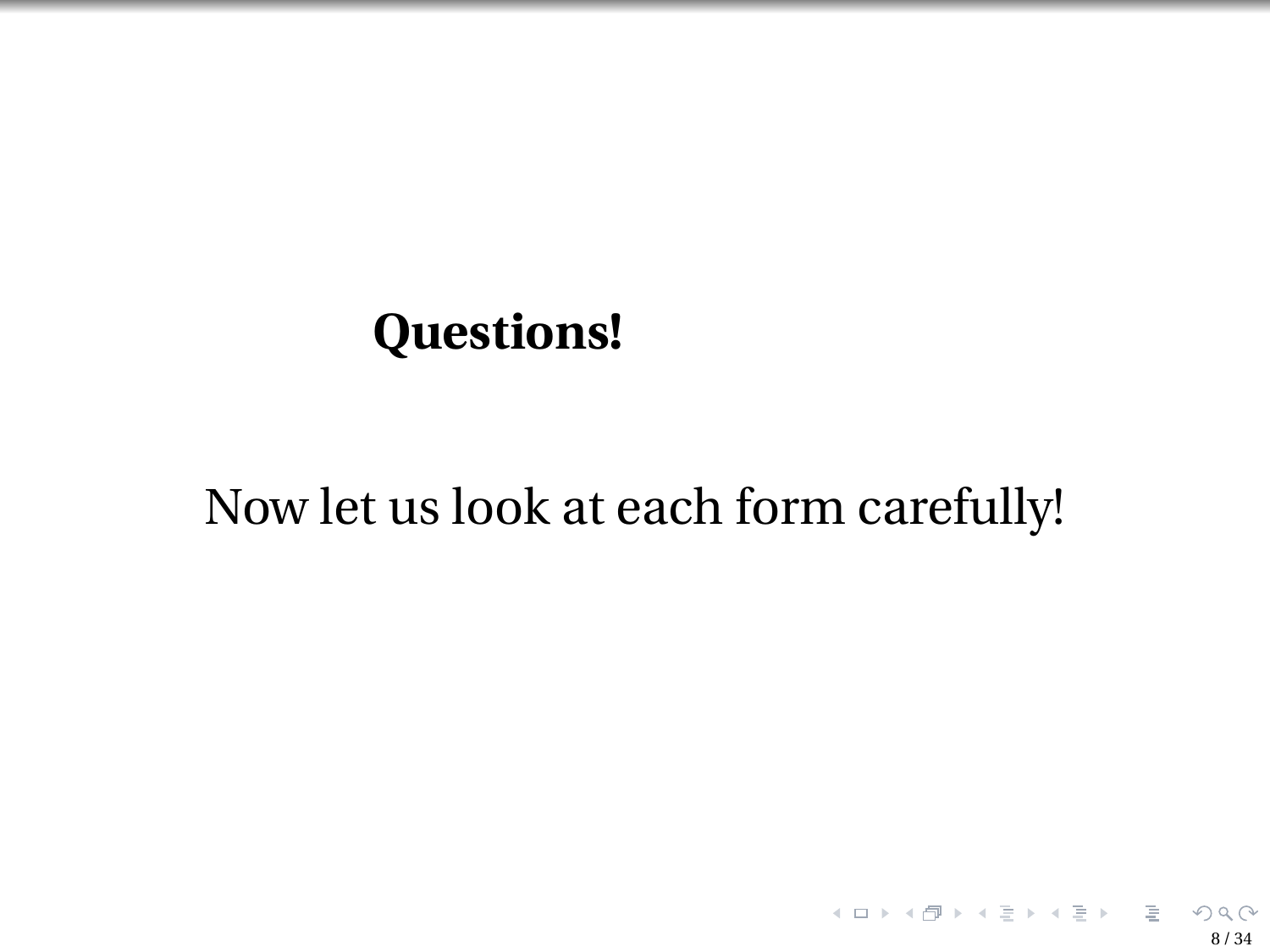## Empirical Landscape: Agreeing Negation

- **Property 1:** The negative particle (*nho-*) can agree both in the post-verbal and in the pre-verbal position with the subject 'Shahrukh' with respect to number and gender and thereby shows masculine singular morphology.
- (3) **shahrukh** Shahrukh.M.SG-NOM car.F.SG NEG-M.SG bring-M.SG NEG-M.SG gaadi (**nho-to)** laav-yo (nho-to) 'Shahrukh had not got the car.' (It was **Shahrukh** who did not get the car)
	- Only in the pre-verbal position, the negative particle can agree with the object *gaadi* ('car') with respect to the number and gender features.
- (4) shahrukh Shahrukh.M.SG-NOM car.F.SG NEG-F.SG bring-M.SG NEG-F.SG **gaadi** (**nho-ti**) laav-yo (\*nhoti) 'Shahrukh had not got the car.' (It was **the car** that Shahrukh did not get)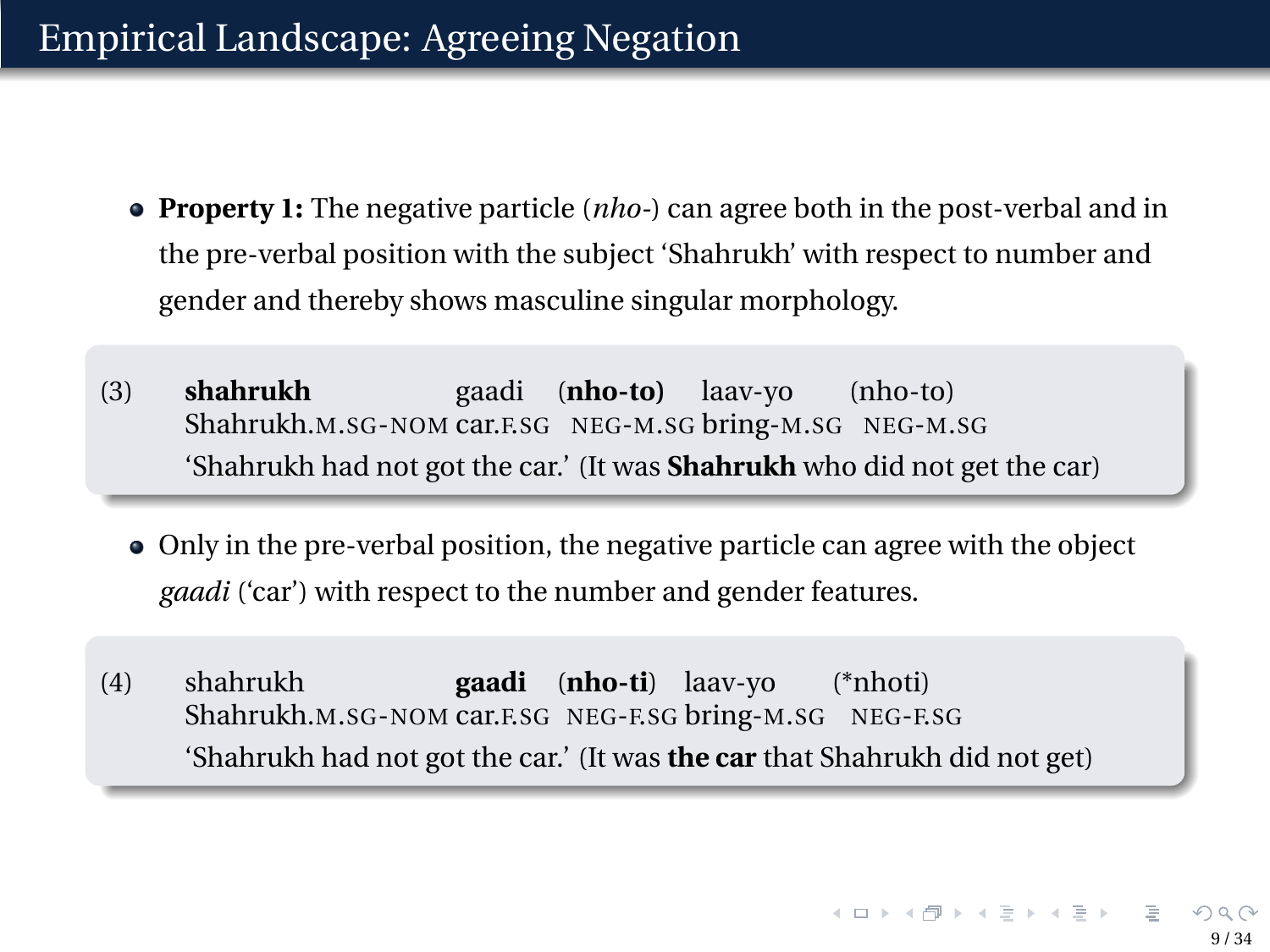- **Property 2**: The agreeing form of negation (*nho-*) can only occur in the past tense contexts and never in the present or the future tense contexts.<sup>1</sup>
	- (5) \*shahrukh Shahrukh.3P.M.SG-NOM car.F.SG NEG-F.SG drive.IPFV be.PRES **gaadi nho-ti** chalaave che 'Shahrukh is not driving the car.'
	- (6) \*shahrukh Shahrukh.3P.M.SG-NOM car.F.SG NEG-F.SG drive-FUT **gaadi nho-ti** chalaav-se 'Shahrukh will not drive the car.'
- **Property 3**: Auxiliary and *nho-* are in complementary distribution.
	- (7) \***shahrukh** Shahrukh.3P.M.SG-NOM car.F.SG NEG-M.SG bring-M.SG be-PAST.M.SG gaadi **nho-to** laav-yo ha-to 'Shahrukh did not bring the car.'

<sup>&</sup>lt;sup>1</sup> Ramchand (2001), describes a similar case in Bangla, which possesses two negation markers that occur in different morphosyntactic contexts, and different aspectual consequences.  $A \Box B + A \Box B + A \Box B$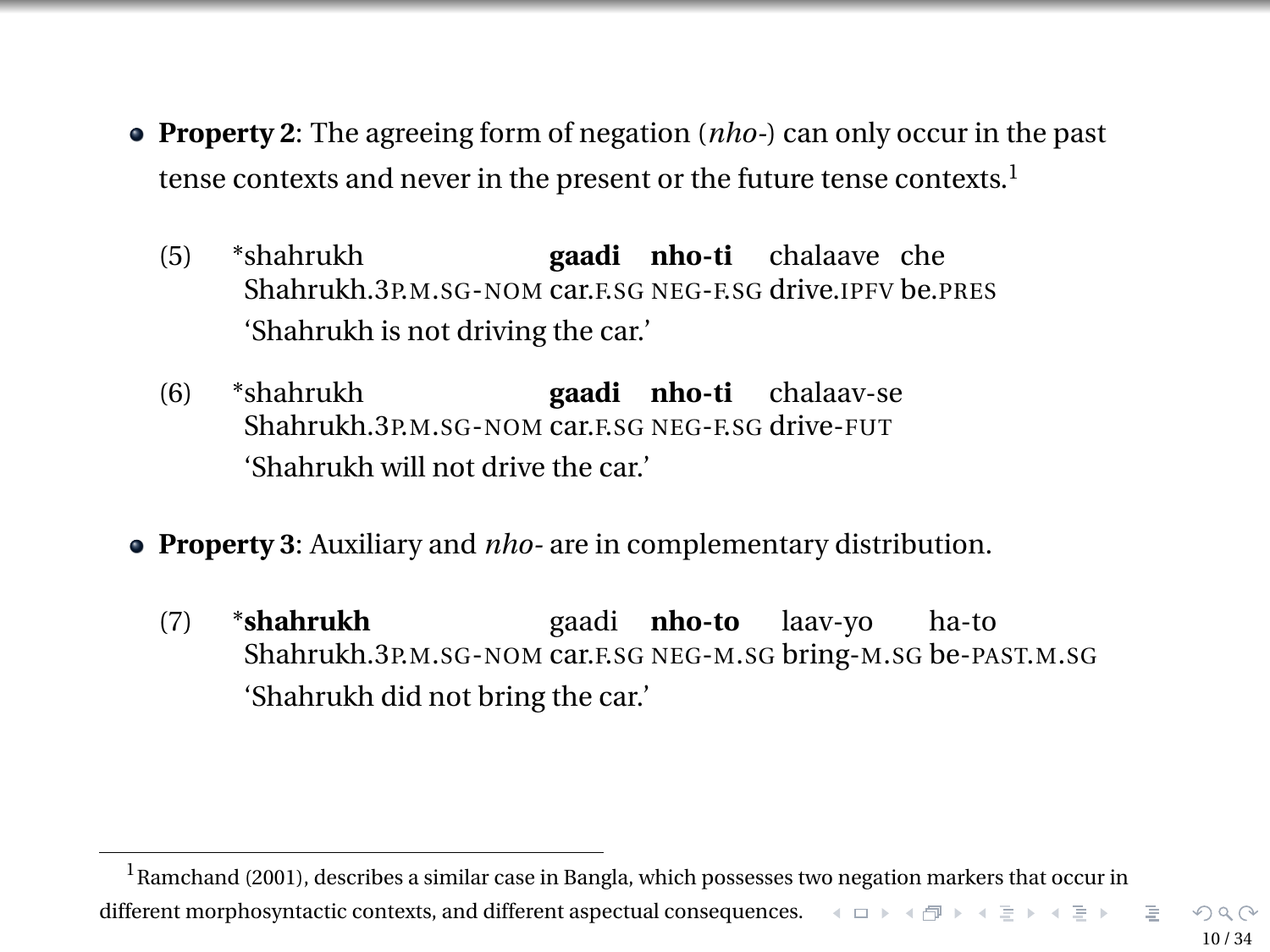### Non-Agreeing Negation: *nathi* (Present Tense)

- **Property 1:** *nathi* is the only negative particle which can be exclusively used in the present tense context.
	- (8) shahrukh Shahrukh.3P.M.SG-NOM car.F.SG NEG.PRES bring-IPFV.M.SG gaadi **nathi** laav-to 'Shahrukh is not bringing the car.'
	- (9) \*shahrukh Shahrukh.3P.M.SG-NOM car.F.SG NEG.PRES bring-M.SG.PAST gaadi **nathi** laav-elo 'Shahrukh did not bring the car.'
	- (10) \*shahrukh Shahrukh.3P.M.SG-NOM car.F.SG NEG.PRES bring-3P.FUT gaadi **nathi** laav-se 'Shahrukh will not bring the car.'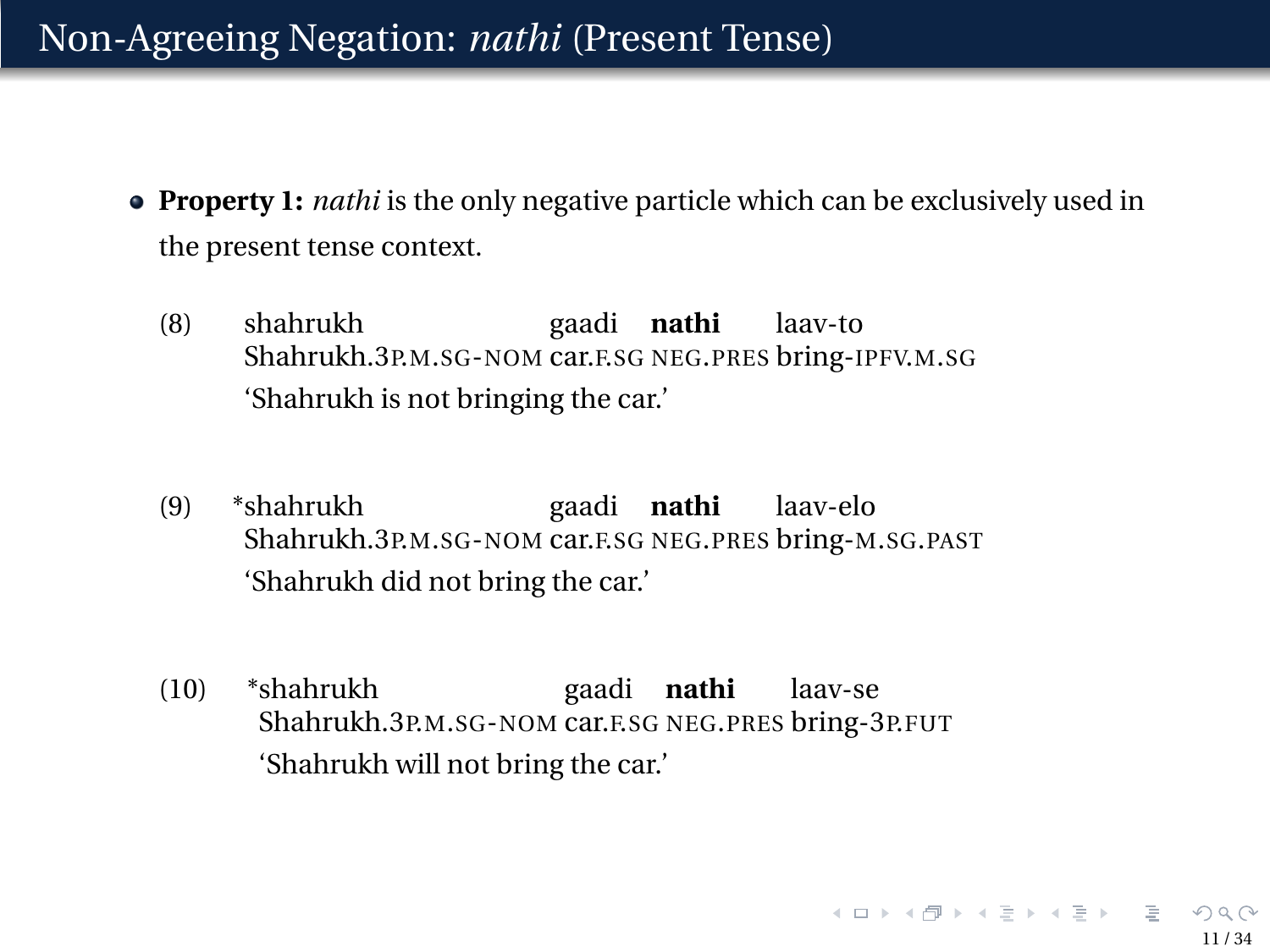- **Property 2:** *nathi* can occur both the in the pre-verbal and in the post-verbal position.
	- (11) shahrukh Shahrukh.3P.M.SG-NOM car.F.SG NEG.PRES bring-PERF.M.SG NEG.PRES gaadi (**nathi**) laav-yo **(nathi)** 'Shahrukh has not brought the car.'

12 / 34

イロトイ団トイヨトイヨト、ヨー

- **Property 3:** Auxiliary and *nathi* are in complementary distribution
	- (12) \*shahrukh Shahrukh.3P.M.SG-NOM car.F.SG NEG.PRES bring-PFV.M.SG gaadi (**nathi**) laav-yo (che) be.PRES.3P.SG 'Shahrukh has (not) brought the car.'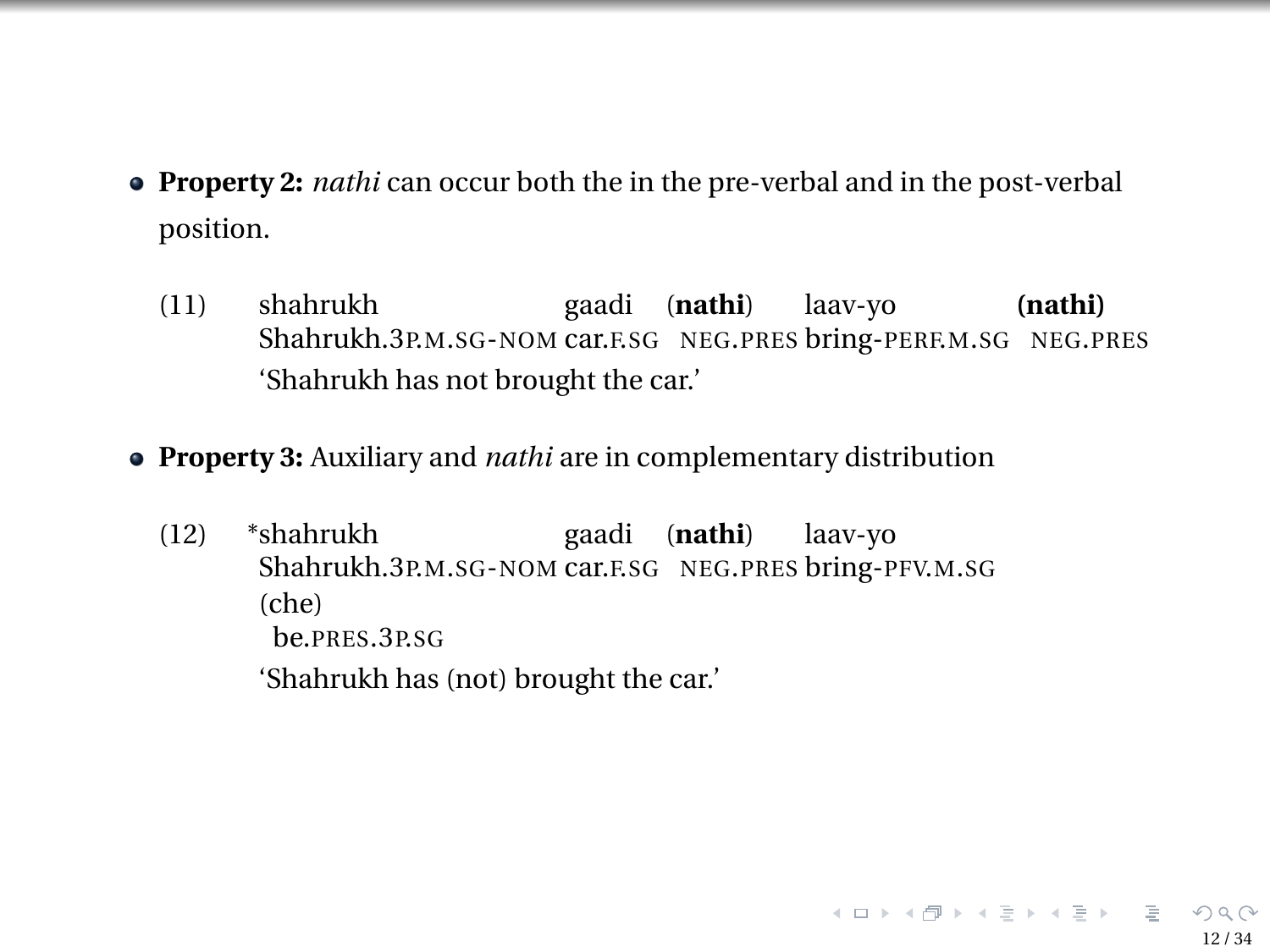### <span id="page-12-0"></span>Non-Agreeing Negation: *nahi* (Default)

- **Property 1:** *nahi* can be used in all present, past and future tense contexts. This is illustrated in (13)-(15).
	- (13) shahrukh Shahrukh.3P.M.SG-NOM car.F.SG NEG bring-IPFV.3P gaadi **nahi** laav-e 'Shahrukh does not bring the car.'
	- (14) shahrukh Shahrukh.3P.M.SG-NOM car.F.SG NEG bring-PAST.M.SG gaadi **nahi** laav-elo 'Shahrukh did not bring the car.'
	- (15) shahrukh Shahrukh.3P.M.SG-NOM car.F.SG NEG bring-3P.FUT gaadi **nahi** laav-se 'Shahrukh will not bring the car.'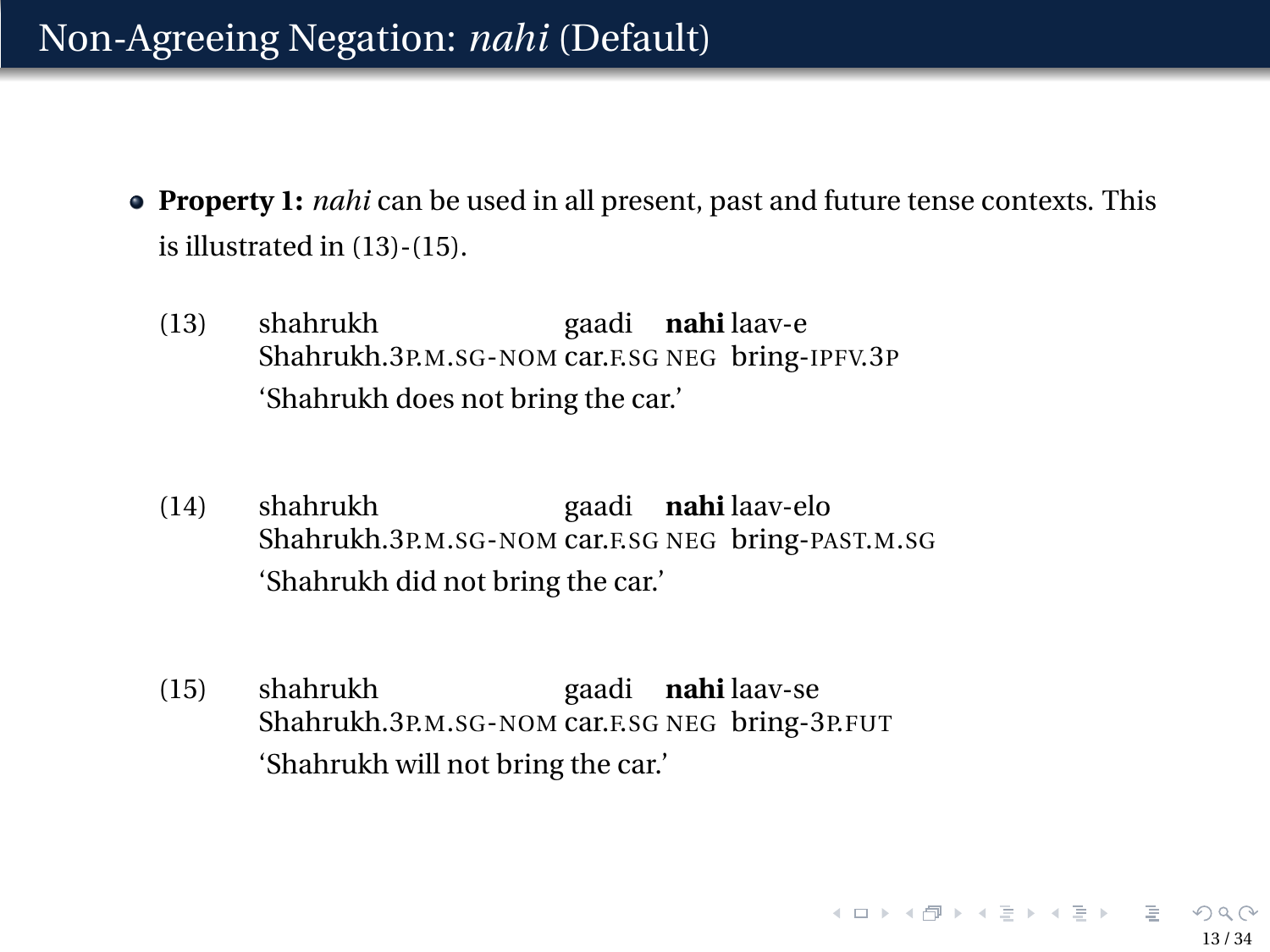- <span id="page-13-0"></span>**Property 2:** *nahi* can also occur in the post-verbal position. This is seen in sentences (16)-(18).<sup>2</sup>
	- (16) shahrukh Shahrukh.3P.M.SG-NOM car.F.SG bring-IPFV.3P NEG gaadi laav-e **nahi** 'Shahrukh does not bring the car.'
	- (17) shahrukh Shahrukh.3P.M.SG-NOM car.F.SG bring-PAST.M.SG NEG gaadi laav-elo **nahi** 'Shahrukh did not bring the car.'
	- (18) shahrukh Shahrukh.3P.M.SG-NOM car.F.SG bring-3P.FUT NEG gaadi laav-se **nahi** 'Shahrukh will not bring the car.'

<sup>&</sup>lt;sup>2</sup>The change in the position in the word order does not effect the interpre[tatio](#page-12-0)[n in](#page-14-0) [a](#page-12-0)[ny w](#page-13-0)[a](#page-14-0)[y.](#page-0-0)  $\equiv$   $\rightarrow$   $\equiv$   $\rightarrow$ E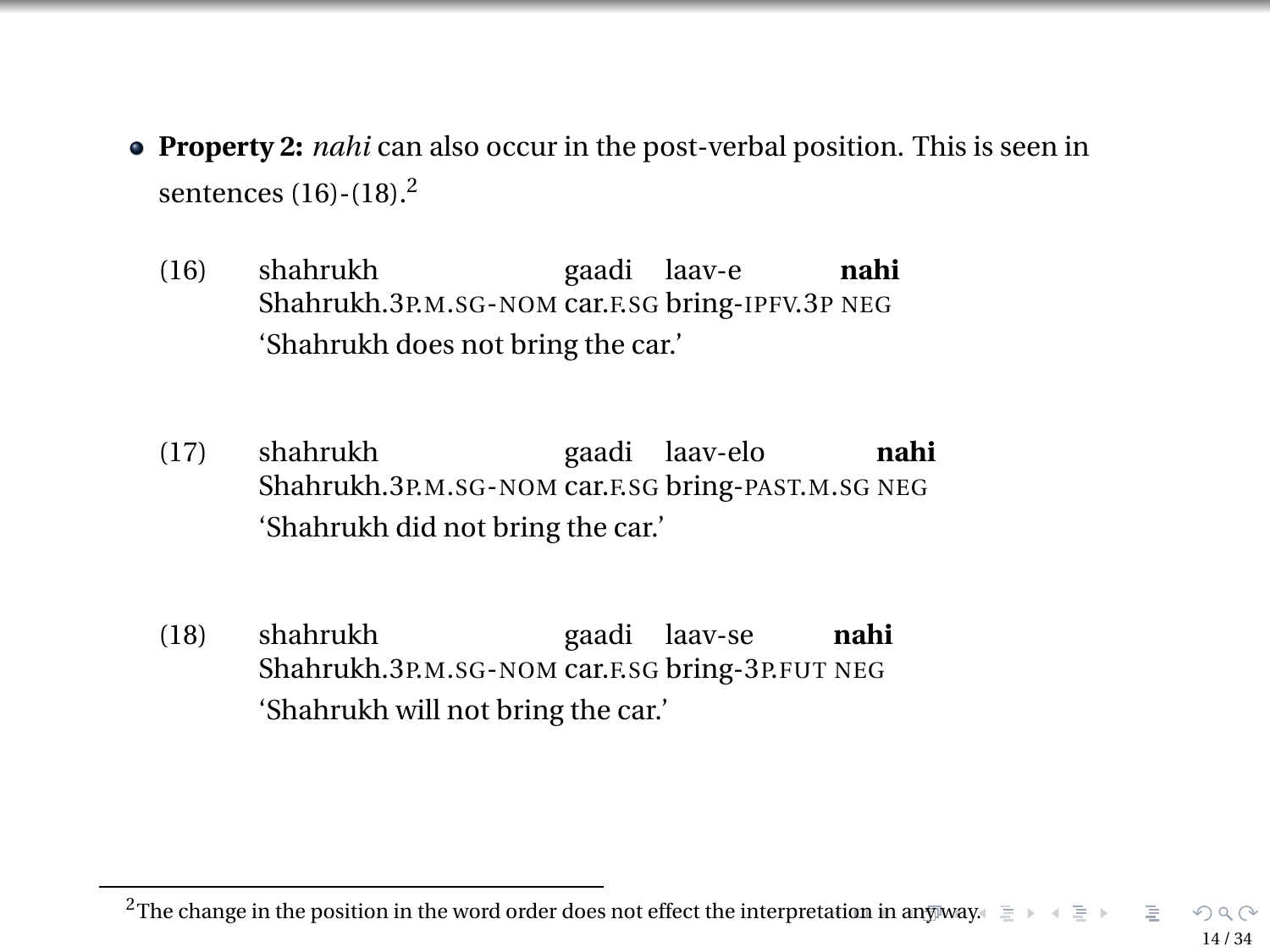- <span id="page-14-0"></span>**Property 3:** *nahi* and auxiliaries can co-occur unlike *nho-* and *nathi* which were in complementary distribution with the auxiliaries.
	- (19) shahrukh Shahrukh.3P.M.SG-NOM car.F.SG NEG bring-PFV.M.SG be-PAST.M.SG gaadi **nahi** laav-yo **ha-to** 'Shahrukh had not brought the car.'
	- (20) shahrukh Shahrukh.3P.M.SG-NOM car.F.SG NEG bring-PFV.M.SG be-FUT.3P gaadi **nahi** laav-yo **ha-se** 'Shahrukh will not have brought the car.'

15 / 34

イロンス 御う スミンスミン ニミー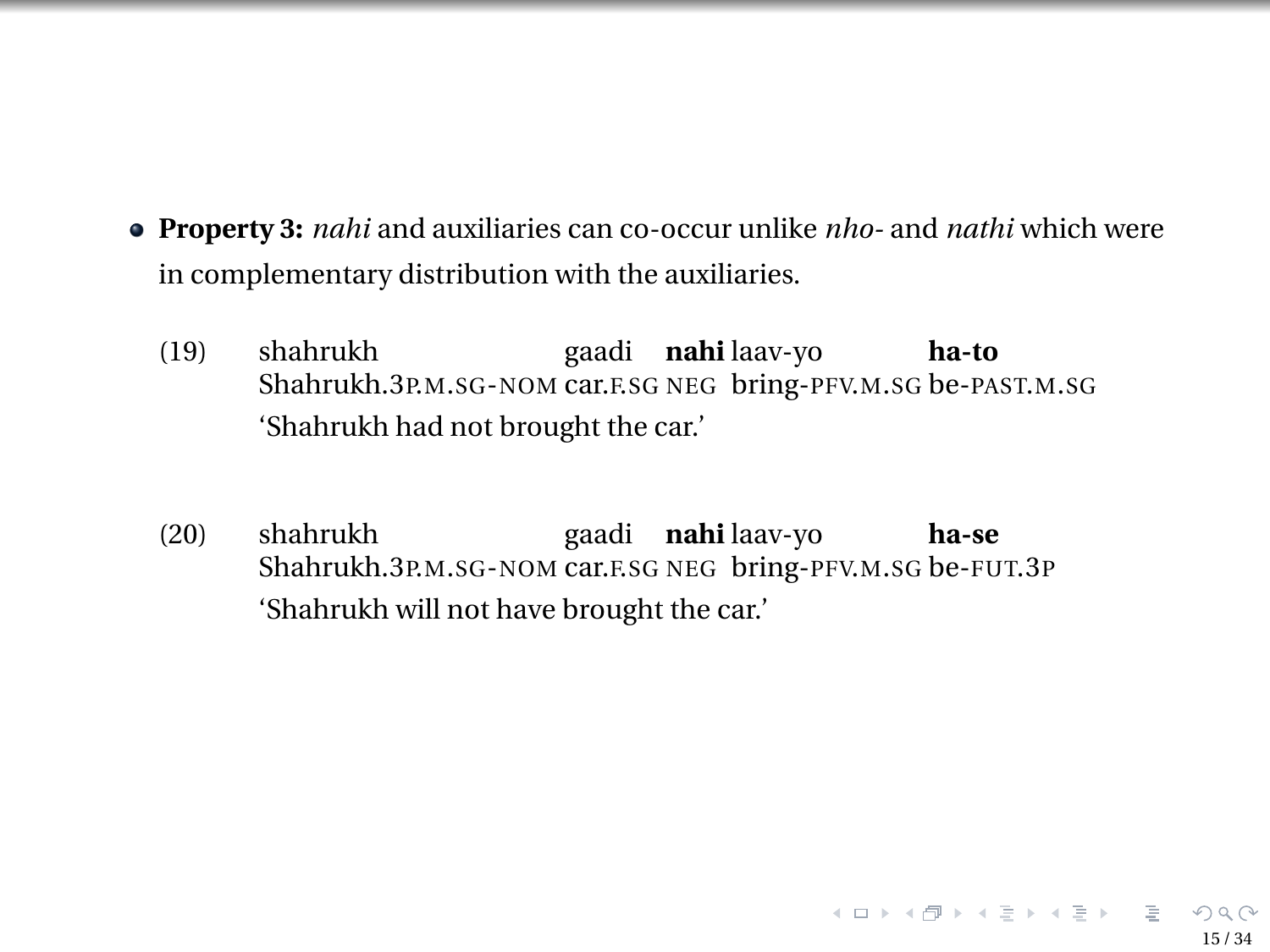| NEGATIVE PAR- | <b>PROPERTY</b>    |
|---------------|--------------------|
| <b>TICLE</b>  |                    |
| nho-          | $[+PAST], [+NEG]$  |
| nathi         | $[+PRES], [+NEG]$  |
| nahi          | $[-TENSE], [+NEG]$ |

Table: Properties of Negation

| <b>NEGATION</b> | <b>COMBINING</b> | <b>OUTPUT</b> |
|-----------------|------------------|---------------|
|                 | <b>ELEMENT</b>   |               |
| $nho-$          | <b>AUX</b>       | *             |
| nathi           | <b>AUX</b>       | $\ast$        |
| nahi            | <b>AUX</b>       |               |

Table: Negation & Auxiliary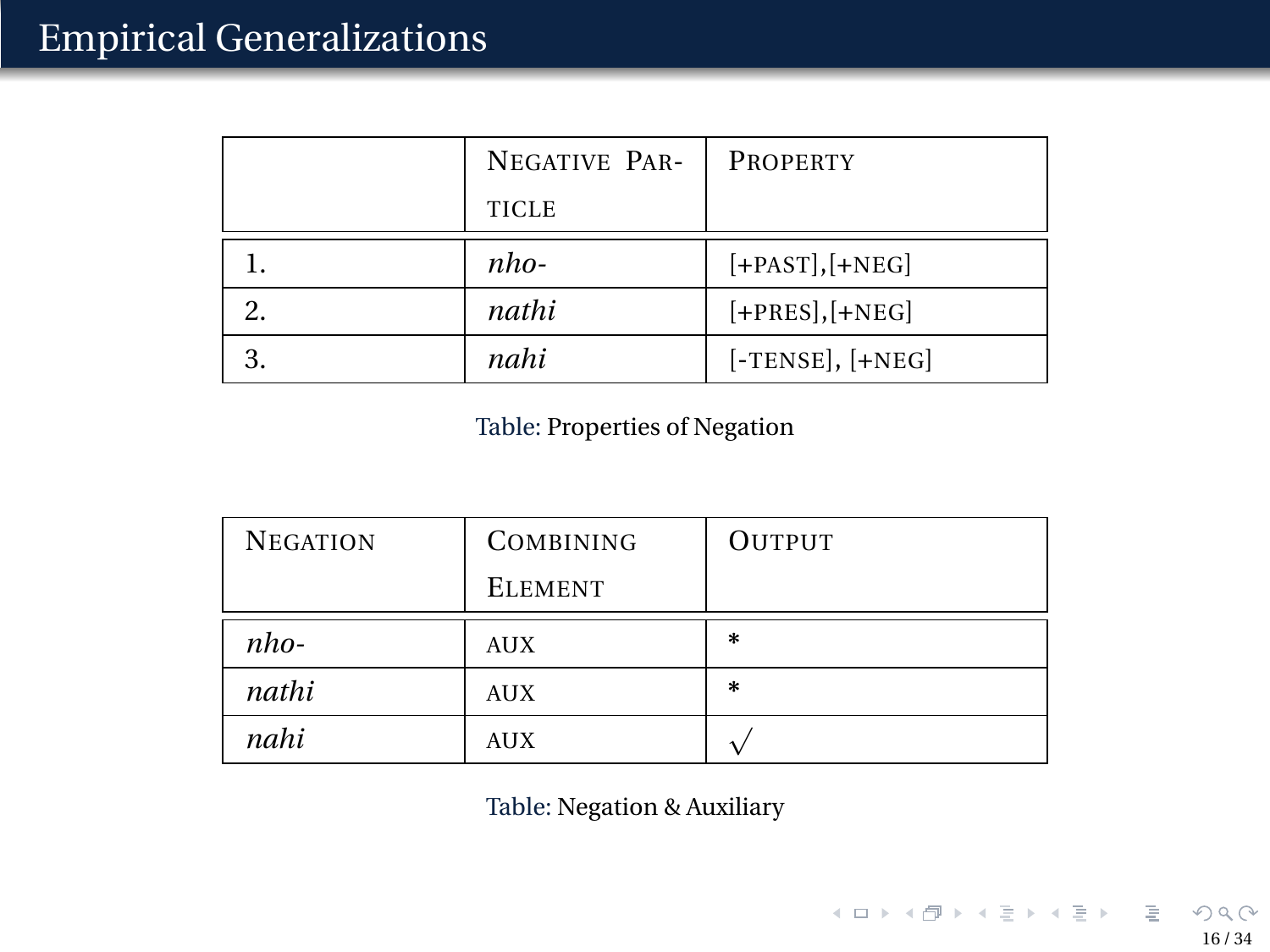# **Questions!**

17 / 34

K ロ ▶ K @ ▶ K 할 ▶ K 할 ▶ .. 할 .. 990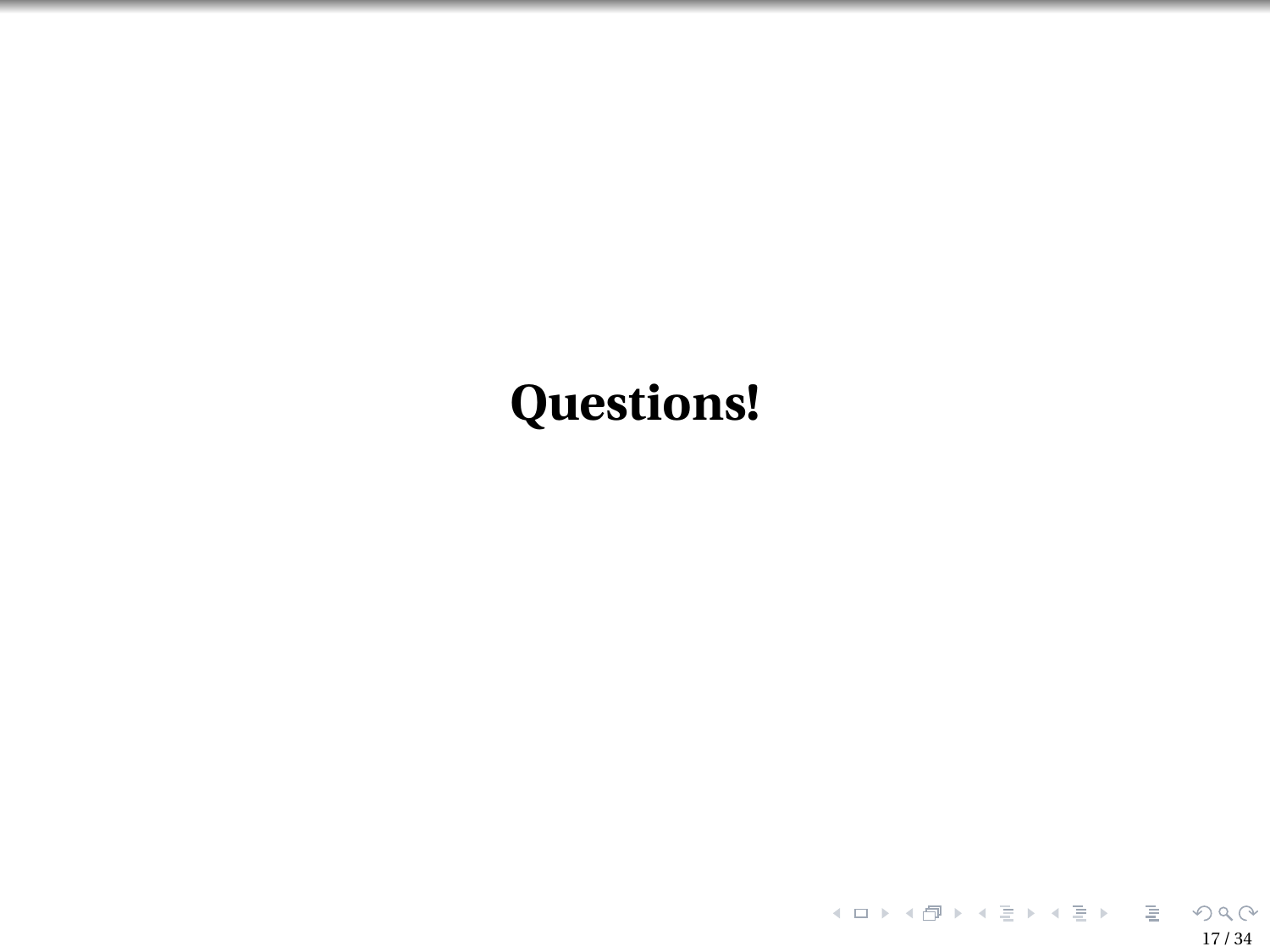- NEGP is above ASPP in Surati Gujarati.
- *nahi* and the negated auxiliaries (*nho-* & *nathi*) occupy different positions on the structural spine in Surati Gujarati. *nahi* is in the NEG◦ position and negated auxiliaries occupy the  $T<sup>°</sup>$  position.
- I show that the distribution of negative markers determine their interaction with other components of grammar and thereby result in mapping of a particular semantic result. E.g., Interpretation of tense in this case.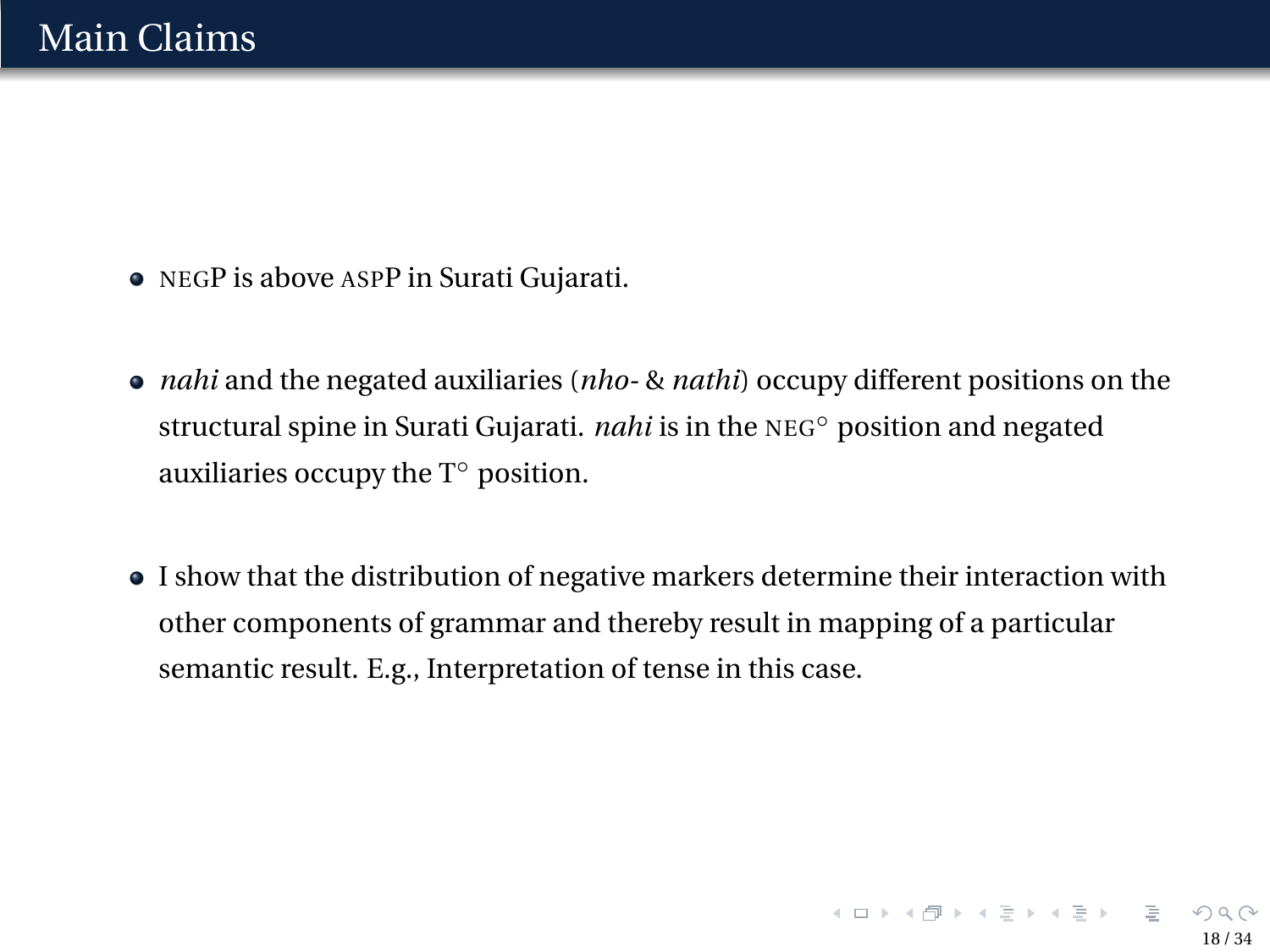#### Working Hypothesis

#### NEG is higher than Asp.

- We use two overt elements to track their relative surface positions. A subject NPI, which needs to be in the scope of negation at LF. The other is a fixed point, the adverb *hammesha* 'always'. *hammesha* is a fixed point because adverbs are not believed to raise or lower covertly.
- If we follow the Cinque hierarchy, the adverb *hammesha* ('always') adjoins to the Asp-adjunct position. <sup>3</sup>,<sup>4</sup>
	- (21) ram (\***hammesha**) kadaach (**hammesha**) varamvaar (\***hammesha**) Ram always possibly always frequently always gaadi car.F.SG suddenly-M.SG always ochin-to (\***hammesha**) dheeme nahi laav-yo slowly NEG bring-PFV.M.SG 'Ram did not possibly always frequently suddenly got the car slowly.'

<sup>&</sup>lt;sup>3</sup> Compare Cinque (1999), this assumes that varamvaar is a vP adjunct and vP is complement of Asp.

<sup>&</sup>lt;sup>4</sup>I do not need to determine the absolute positions occupied by the adverb for the argument to hold, for this is an argument about relative positions.  $A \cup B \cup A \cup B \cup A \cup B \cup A \cup B \cup A \cup B$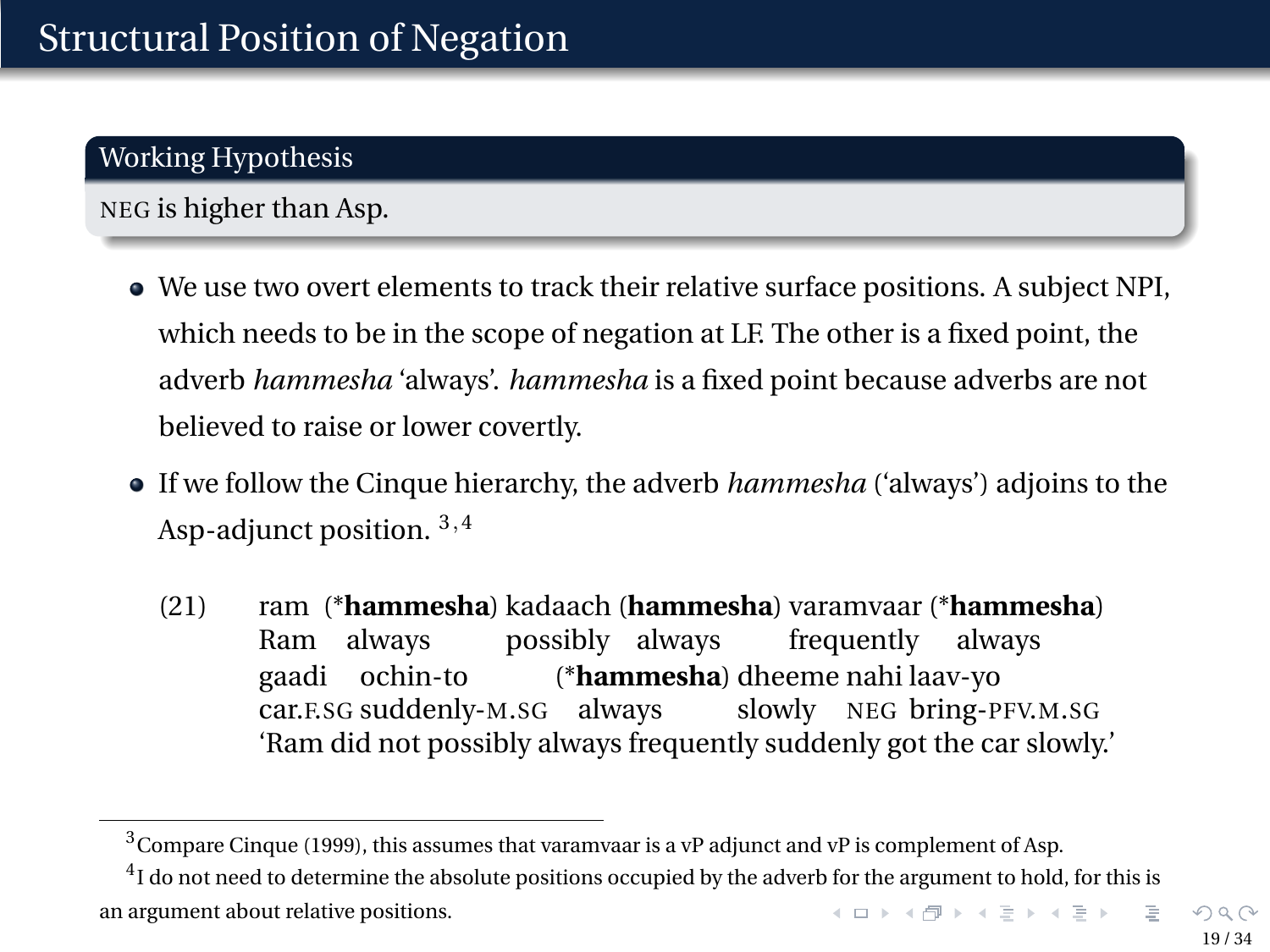### Scope Diagnostics

- Here, we observe that the negation takes scope over the adverb *hammesha* ('always') i.e., it occupies a higher position than the adverb and the subject NPI.
	- (22) **Context:** There were ten students in a class and they were expected to finish all the assignments but not even one boy completed all his assignments.
	- (23) ek-pan one-even boy.M.SG-ERG always chokra-e hammesha kaam nahi/nho-tu kar-yu work NEG do-PFV 'Not even one boy did the work all the time.' [NEG > ANY > ALWAYS]
- $\bullet$  The sentence in (23) lacks the ALWAYS  $>$  NEG  $>$  ANY reading ('Every time no boy did the work'). The sentence only has one reading where the negation scopes over the adverb and the subject NPI.<sup>5</sup>
- If negation is below Asp, the interpretation  $NEG$   $\geq$  ANY  $\geq$  ALWAYS in (23) cannot

be easily derived.

 $<sup>5</sup>$  English too has the differences in scope but these differences in scope order are read off the surface order</sup> unlike in Surati Gujarati.

(ii) Bill always does not work [ALWAYS > NEG]

<sup>(</sup>i) Bill does not always work [NEG >ALWAYS]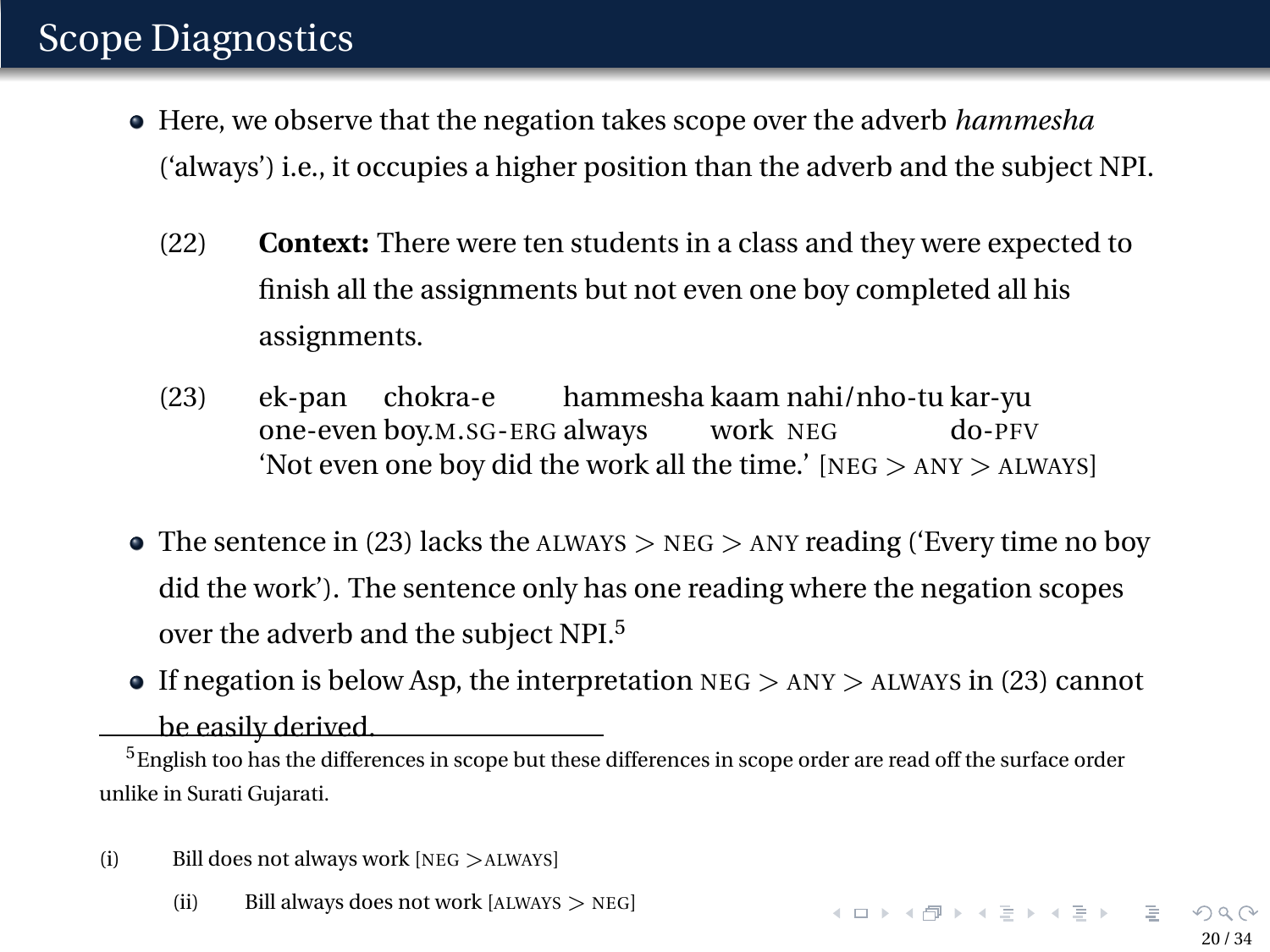(24) ek-pan one-even boy.M.SG-ERG always chokra-e hammesha kaam kar-yu nahi work do-PFV NEG 'Not even one boy did the work all the time.' [NEG > ANY > ALWAYS]



E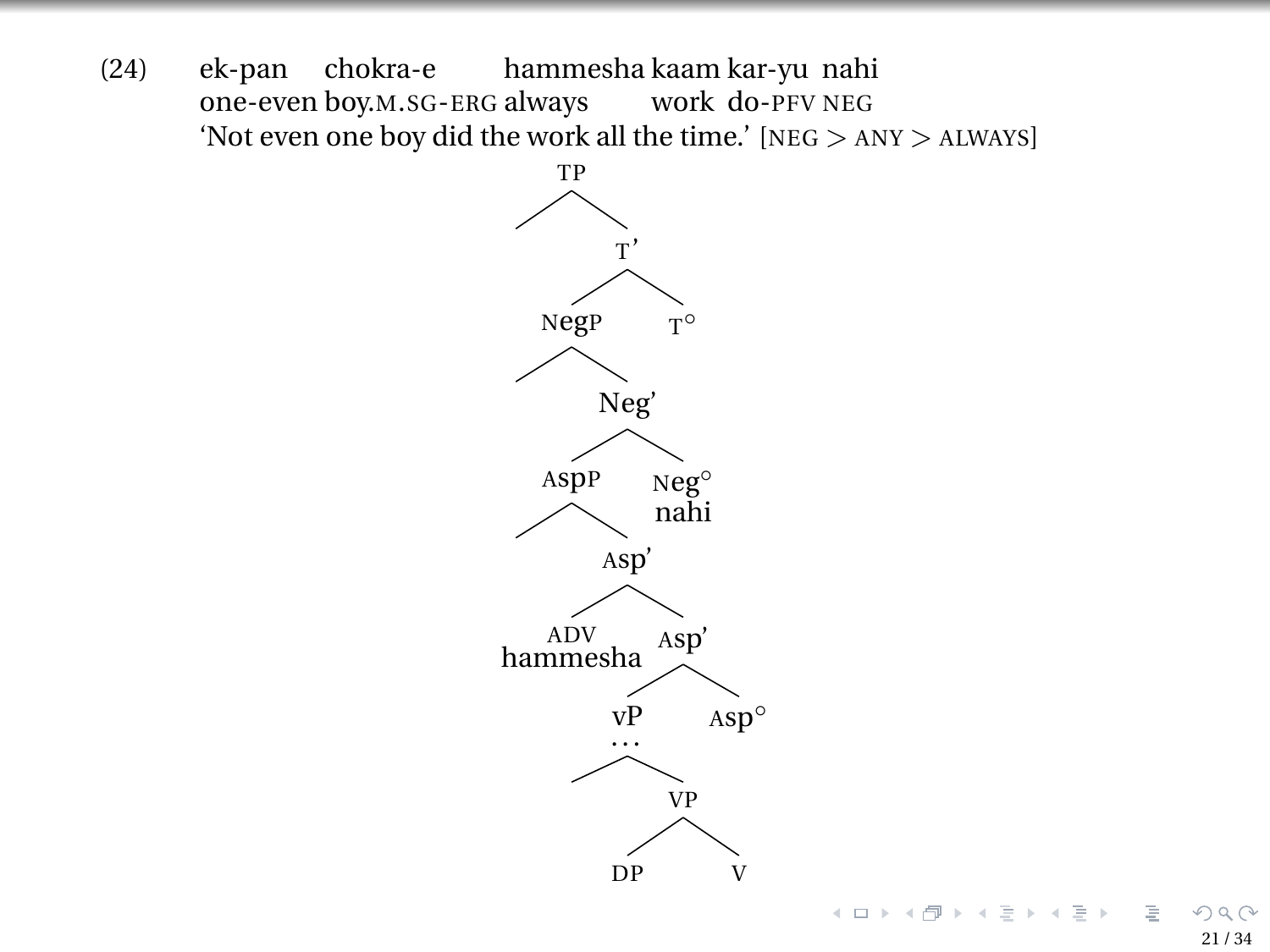# **Questions!**

22 / 34

K ロ ▶ K @ ▶ K 할 ▶ K 할 ▶ .. 할 .. 990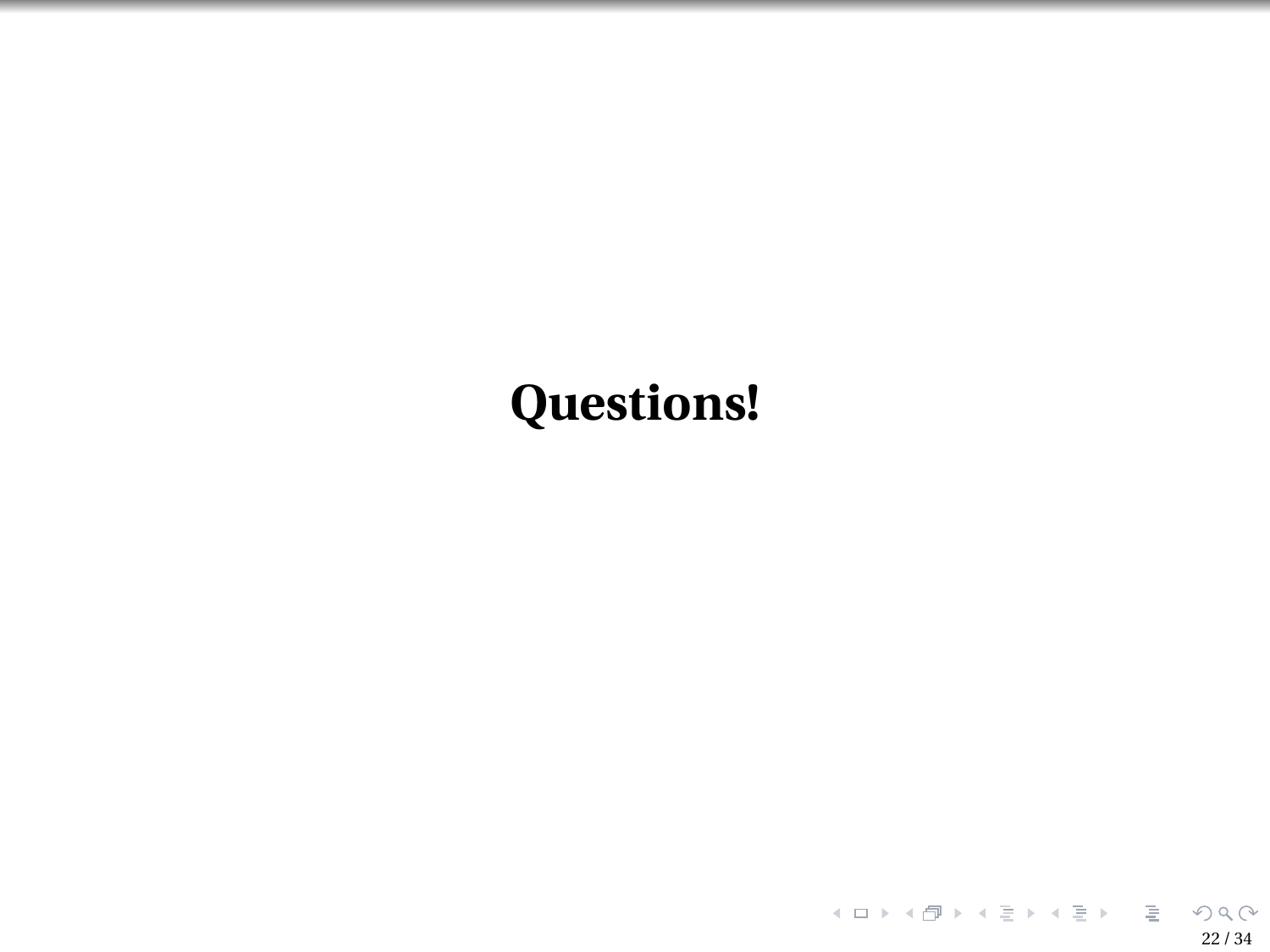- My proposal hinges on Homer & Bhatt (2019) who in turn build on Kumar (2006). I propose that the negative particles are right attached with V rightward-moving around it.
- Further, I propose that V forms a complex head with the negative particle and the intermediate Asp, by head movement (Travis 1984, Koopman 1984, Baker 1985, 1988, Harizanov & Gribanova 2019). This tree has the negative particle as the head of NegP, rather than as a phrase in the specifier of NegP.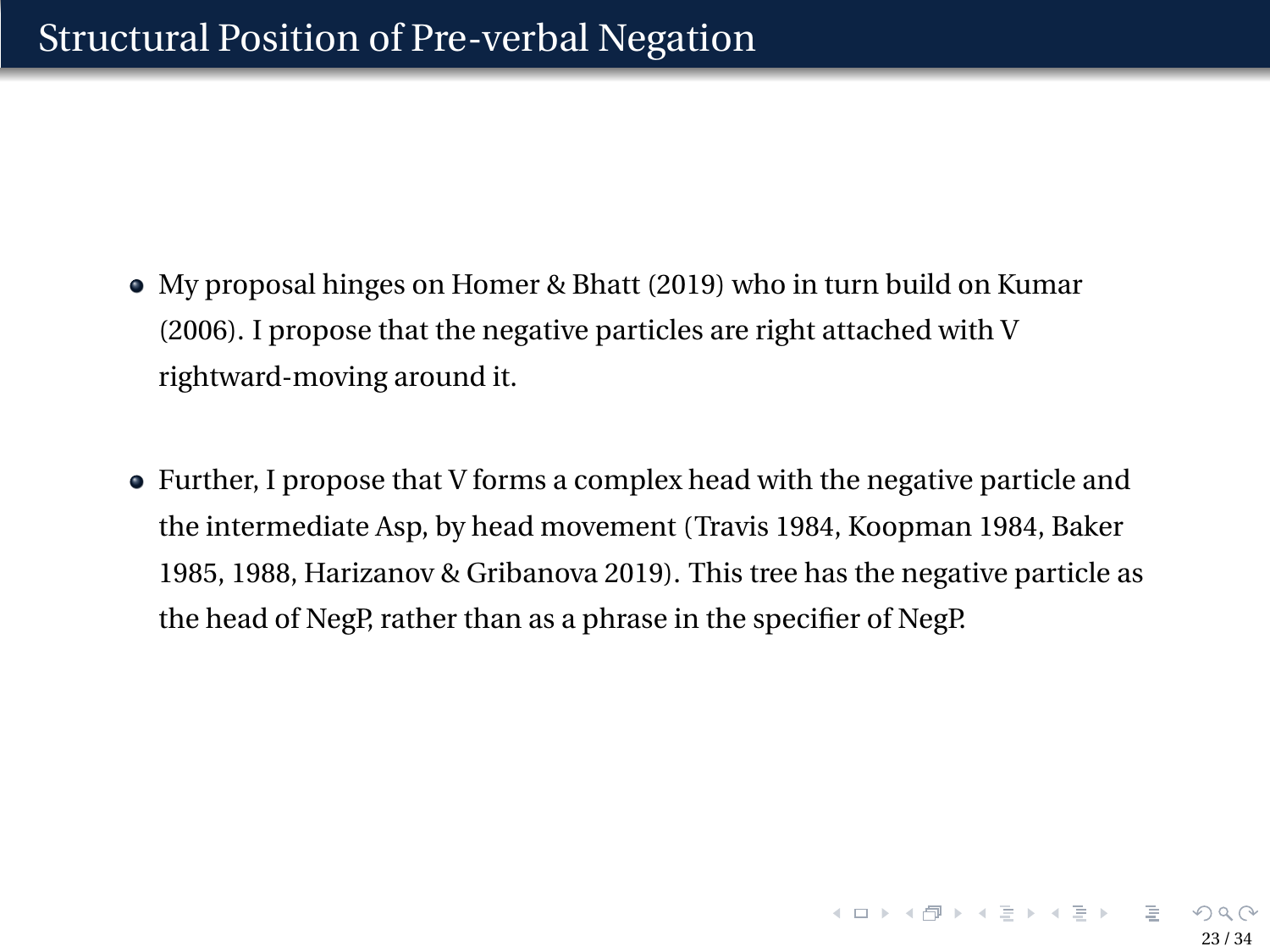(25) shahrukh-e Shahrukh.M.SG-ERG work NEG do-PFV.N.SG kaam nahi kar-yu 'Shahrukh did not do the work.'



イロトス 伊 トス ミトス ミト  $OQ$ 重 24 / 34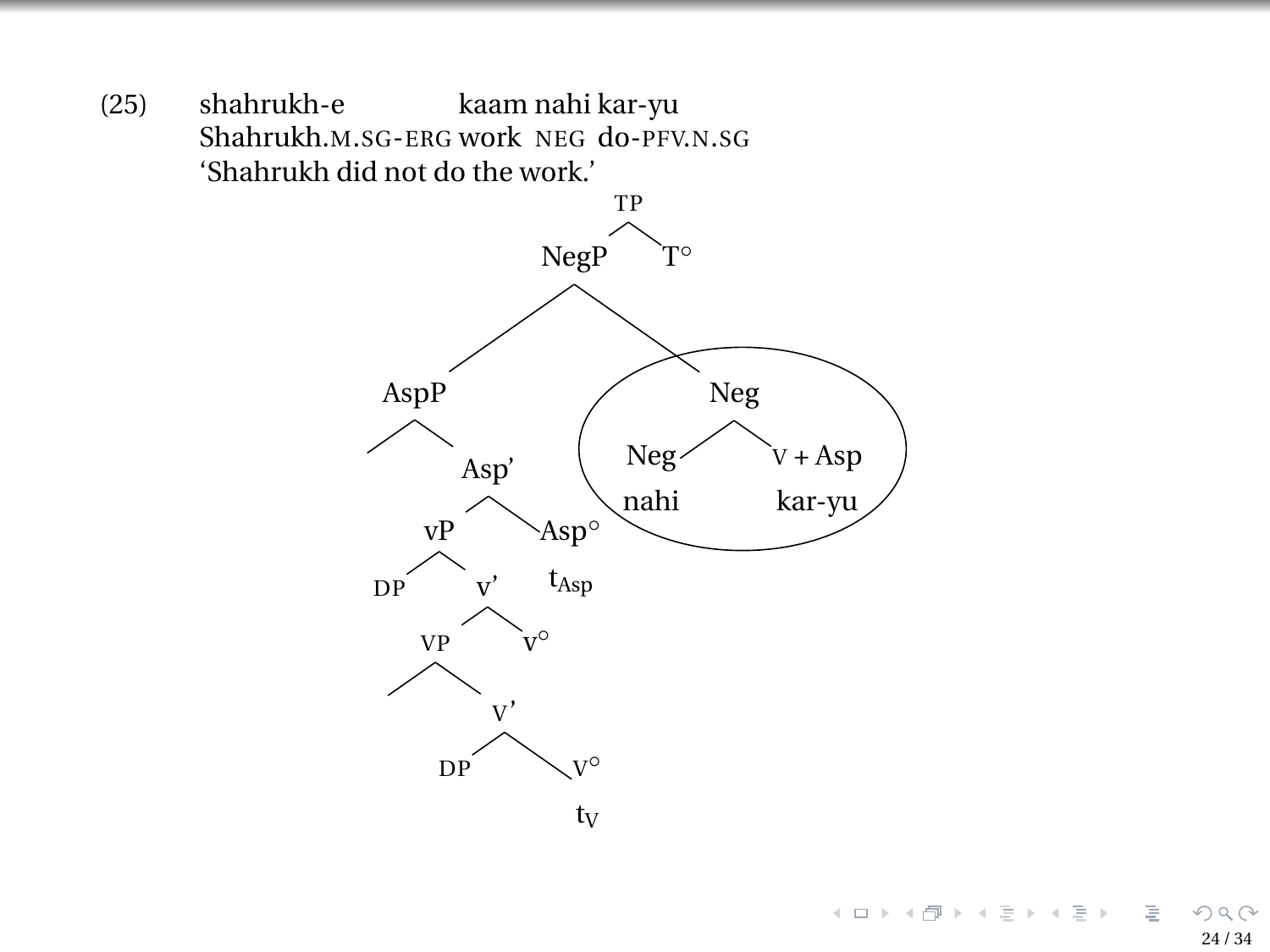- The language does not allow the use of a lower adverb *dheeme* ('slowly') between the negative particle and the main verb.
	- (26) shahrukh-e Shahrukh.M.SG-ERG work slowly kaam **dheeme** nahi kar-yu NEG do-PFV 'Shahrukh did not work slowly.'
	- (27) \*shahrukh-e Shahrukh.M.SG-ERG work NEG slowly do-PFV kaam nahi **dheeme** kar-yu 'Shahrukh did not work slowly.'
- This is exactly what the analysis predicts. Thus, I take the ungrammaticality of sentence (27) to indicate that the negative particle and V form a complex head via head movement.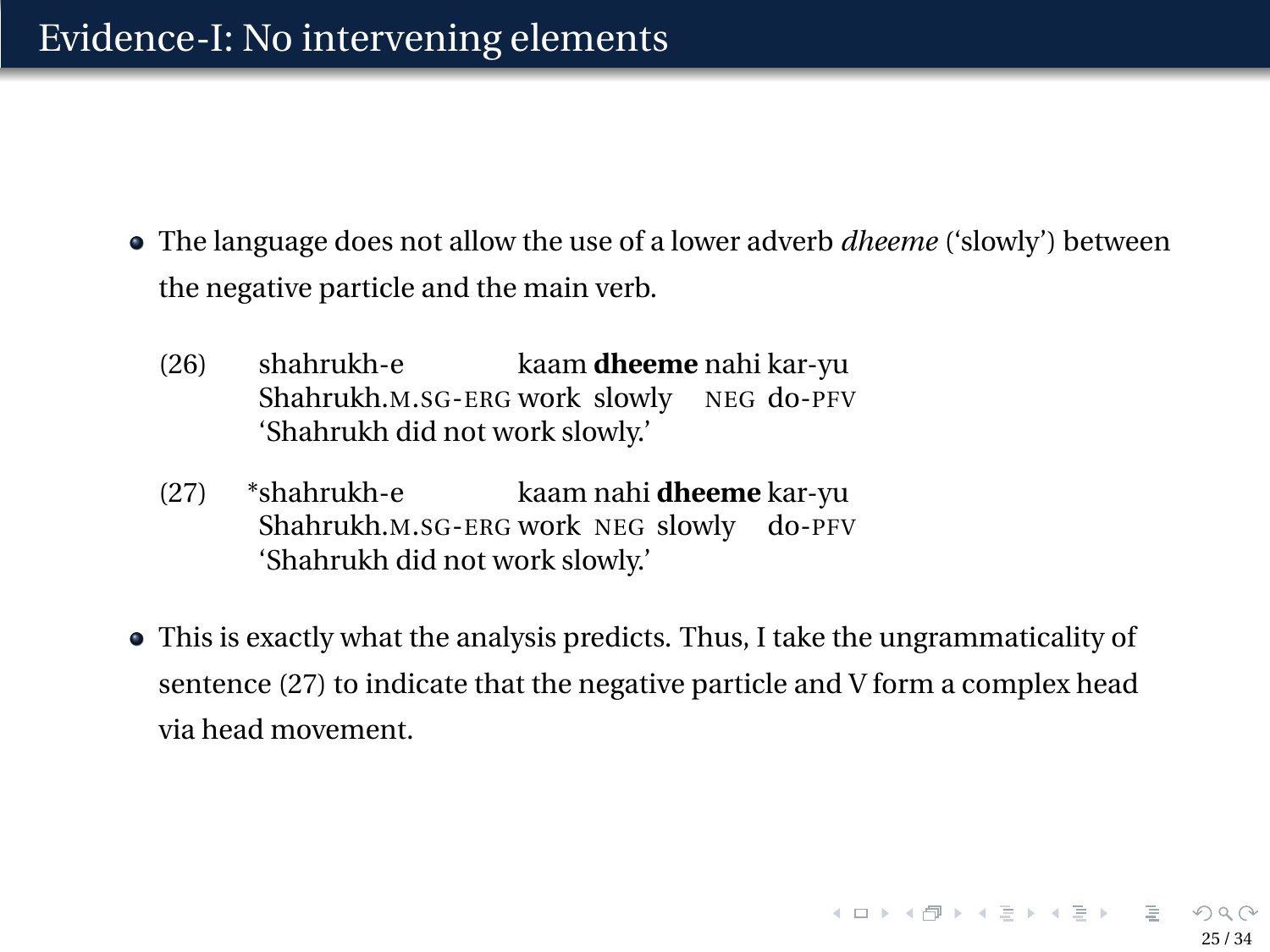- $\bullet$  Another piece of evidence for the movement of the V + Asp cluster is provided by unaltered scope facts in pre-verbal & post-verbal negation.
	- (28) ek-pan one-even boy.M.SG-ERG always work do-PFV NEG chokra-e hammesha kaam kar-yu **nahi** 'Not even one boy did the work all the time.' [NEG > ANY > ALWAYS]
	- (29) ek-pan one-even boy.M.SG-ERG always work NEG do-PFV chokra-e hammesha kaam **nahi** kar-yu 'Not even one boy did the work all the time.' [NEG > ANY > ALWAYS]
- These scope facts show us that it is not the negation that moves around but the v + Asp complex that moves around. Thereby giving us an argument against theories that argue for movement of negation.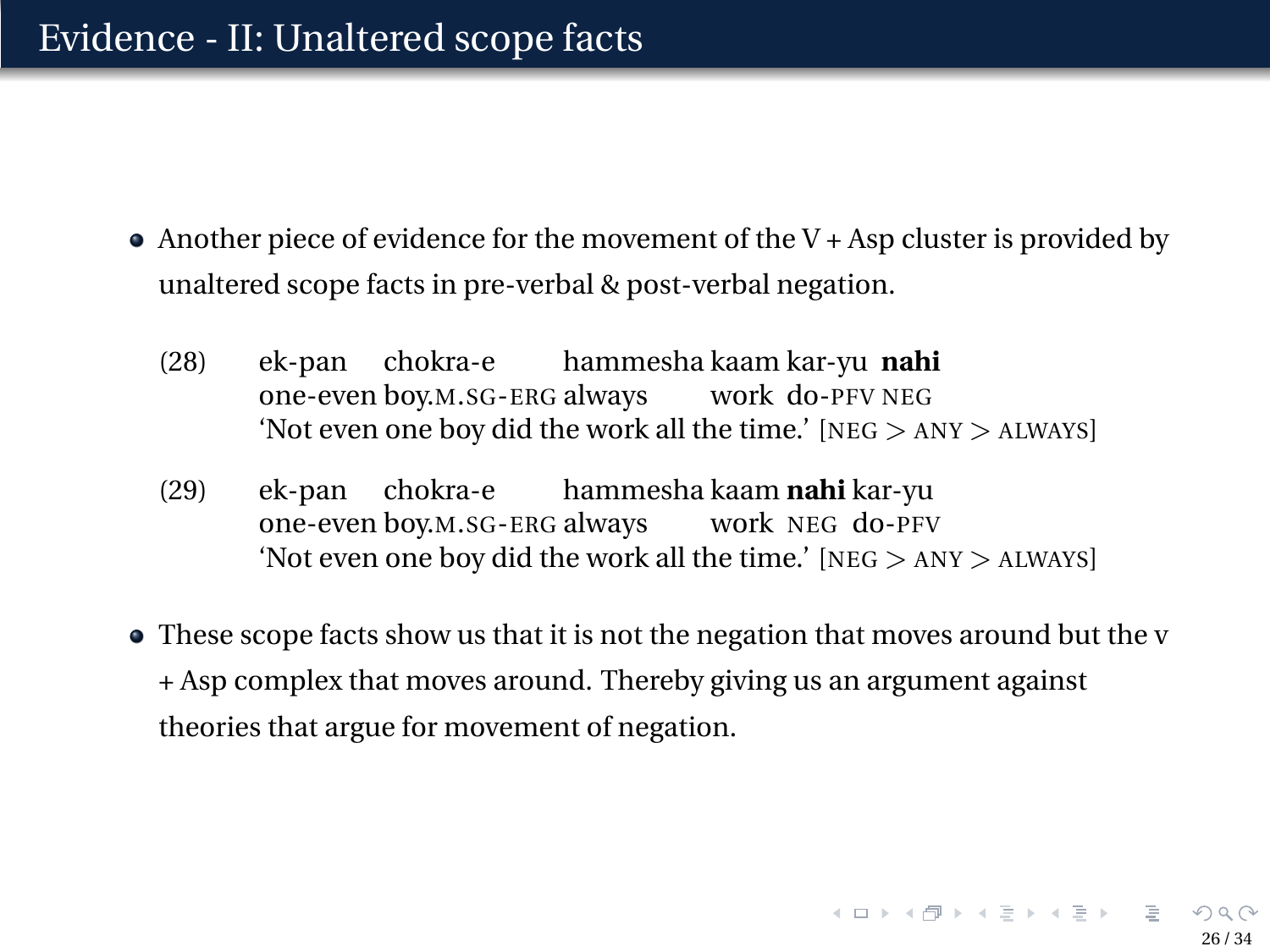# **Questions!**

27 / 34

K ロ ▶ K @ ▶ K 할 ▶ K 할 ▶ .. 할 .. 990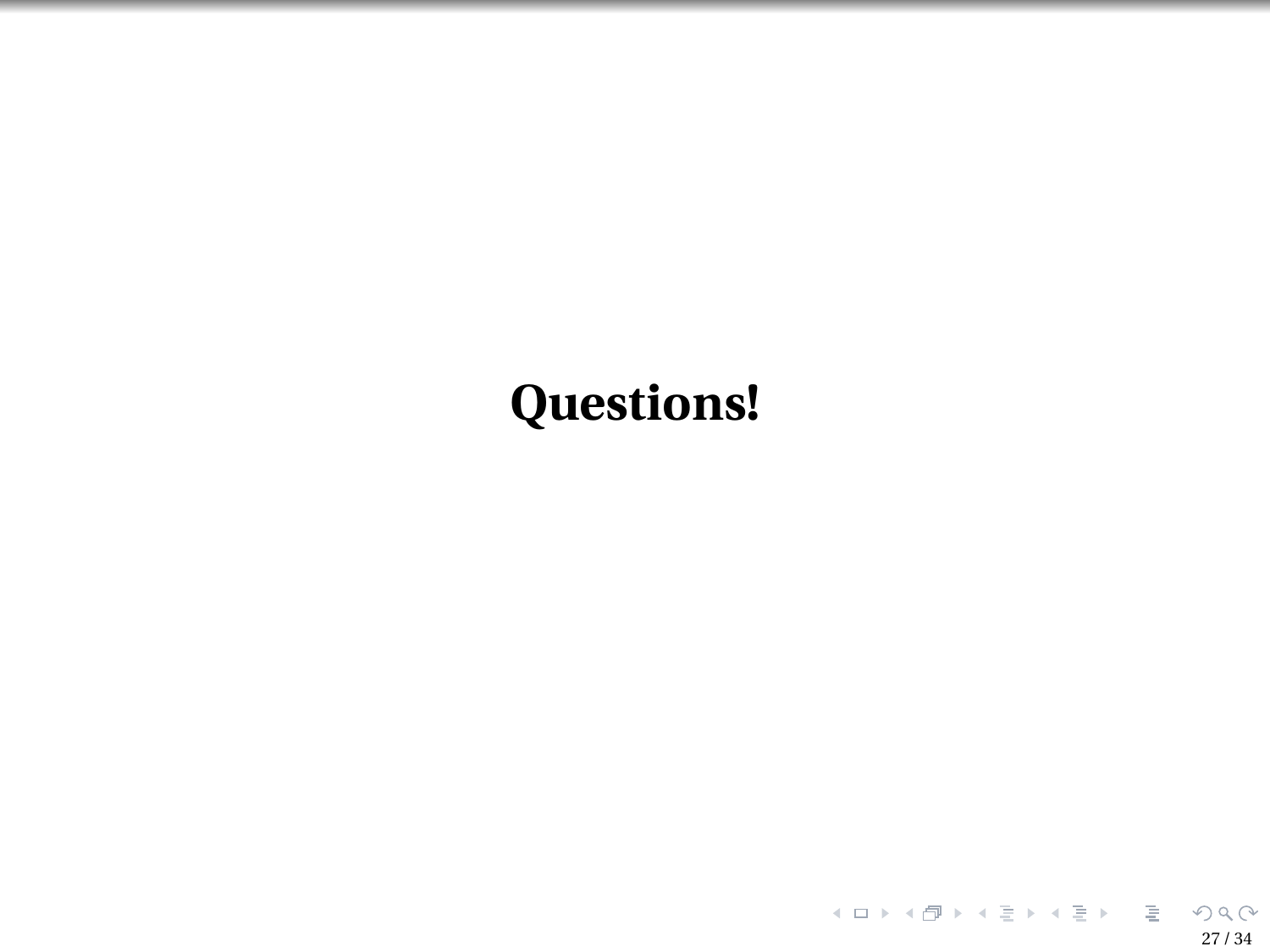The structure for sentence (25) does not account for the fact that the negated auxiliaries cannot occur with past tense and present tense *be* auxiliaries. I illustrate this in constructions in (7) and (12) repeated in (30) & (31), respectively.

- (30) \***shahrukh** Shahrukh.3P.M.SG-NOM car.F.SG NEG-M.SG bring-M.SG be-PAST.M.SG gaadi **nho-to** laav-yo ha-to 'Shahrukh did not bring the car.'
- (31) \*shahrukh Shahrukh.3P.M.SG-NOM car.F.SG NEG.PRES bring-PFV.M.SG be.PRES.3P.SG gaadi **nathi** laav-yo che 'Shahrukh has (not) brought the car.'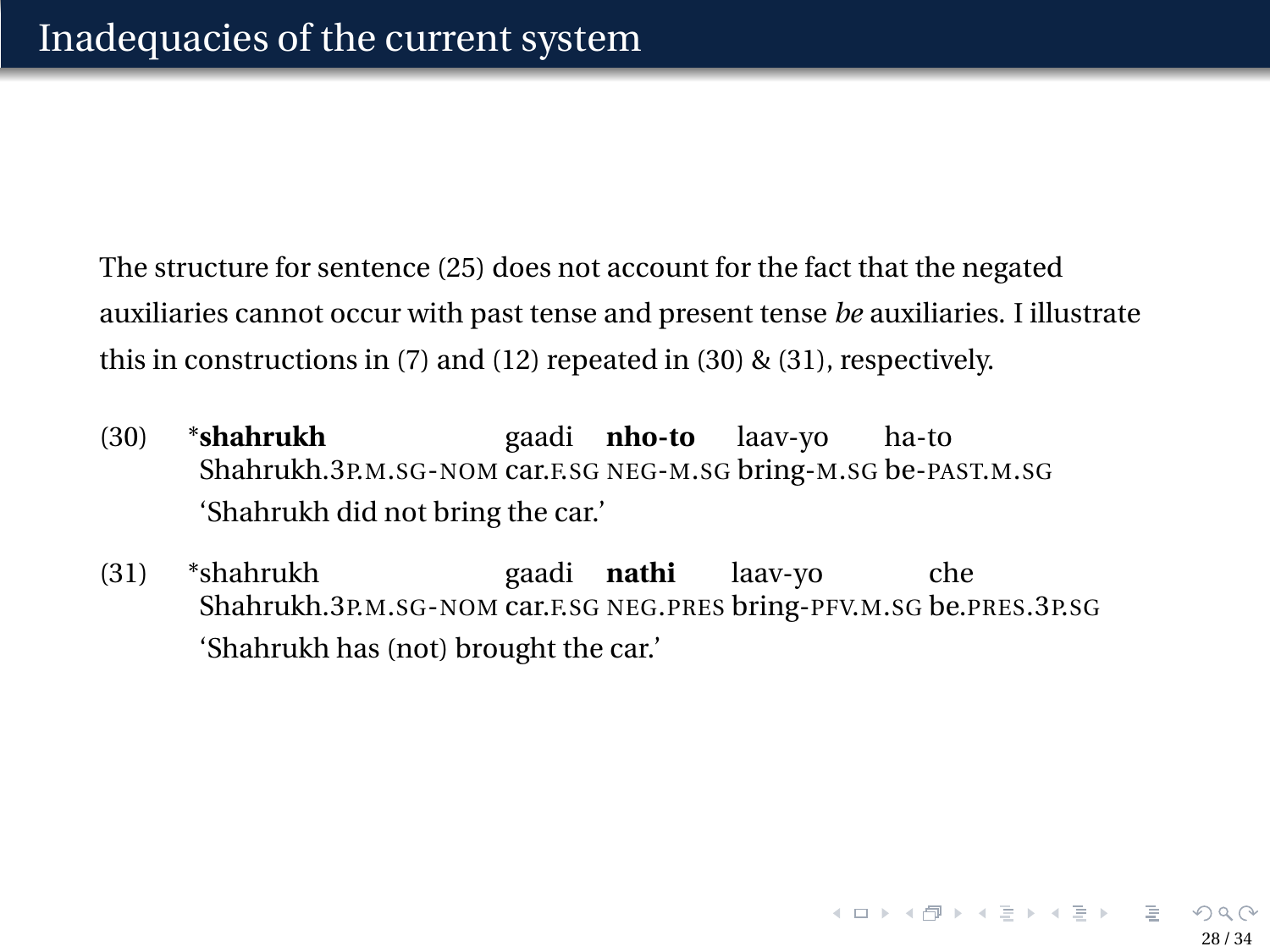(32) **shahrukh** Shahrukh.3P.M.SG-NOM car.F.SG NEG-PAST bring-PFV.M.SG be.PAST gaadi **nho-to** laav-yo (\*hato) 'Shahrukh did not bring the car.'

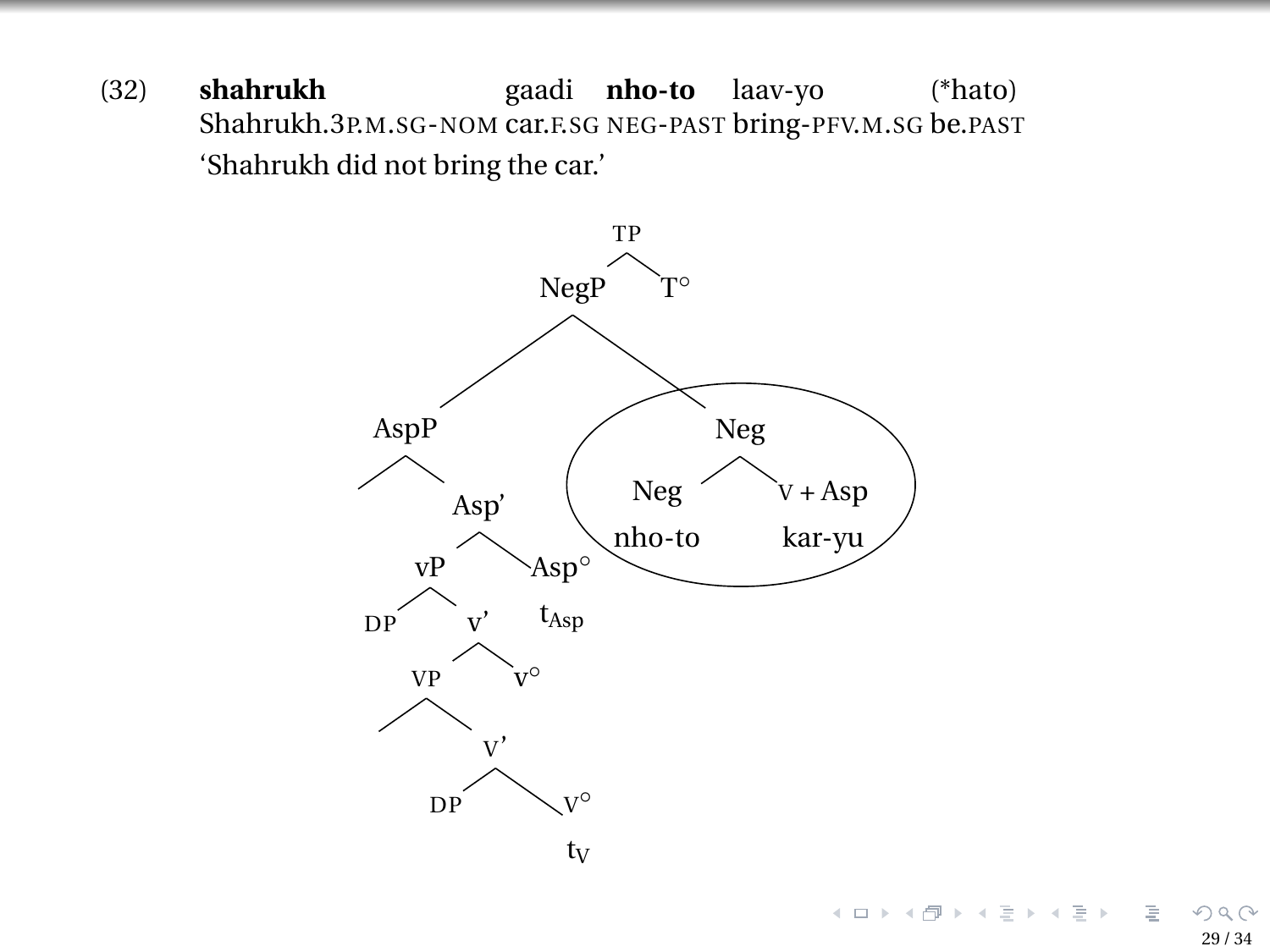(33) shahrukh-e Shahrukh.M.SG-ERG work NEG-F.SG do-PFV.N.SG kaam nho-tu kar-yu 'Shahrukh hadn't done the work.'

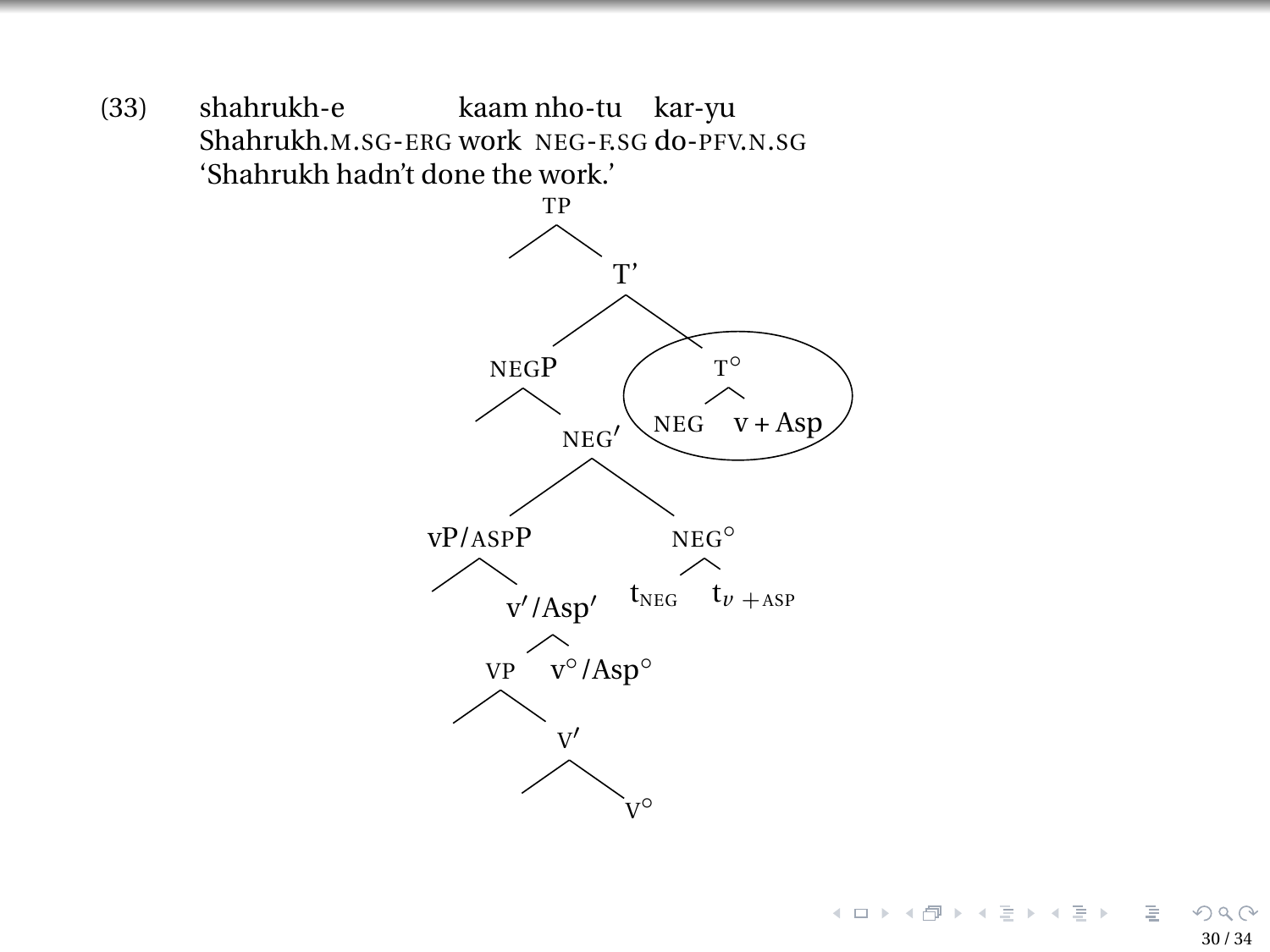When we ellide the tense node as in (34), it is not possible to use *nho-* and *nathi*. The use of *nahi* is obligatory.6,<sup>7</sup>

- (34) pomfret bau-vaar Pomfret many-times eat-PFV.F.SG AUX but Bombay-duck ever khaadhi che pan bombay-duck koi-divas nahi/\*nathi/\*nhoti NEG/NEG.PRES/NEG.PAST  $\wedge$ 'I have eaten pomfret many times, but not ever bombay-duck.'
	- Use of *nahi* is also obligatory in sluicing (a type of TP ellipsis) constructions like e.g. *John kissed someone but I don't know who*.
	- The example in (34), not only provides evidence for the movement of the NEG but also provides in argument in favor of *nahi* and the negated auxiliaries (*nho-* & *nathi*) being in different structural positions.

 $^6$ In (34),  $\triangle$  marks the ellipsis site.

 $7$ I thank Neil Banerjee for bringing the data point in (34) to my attention.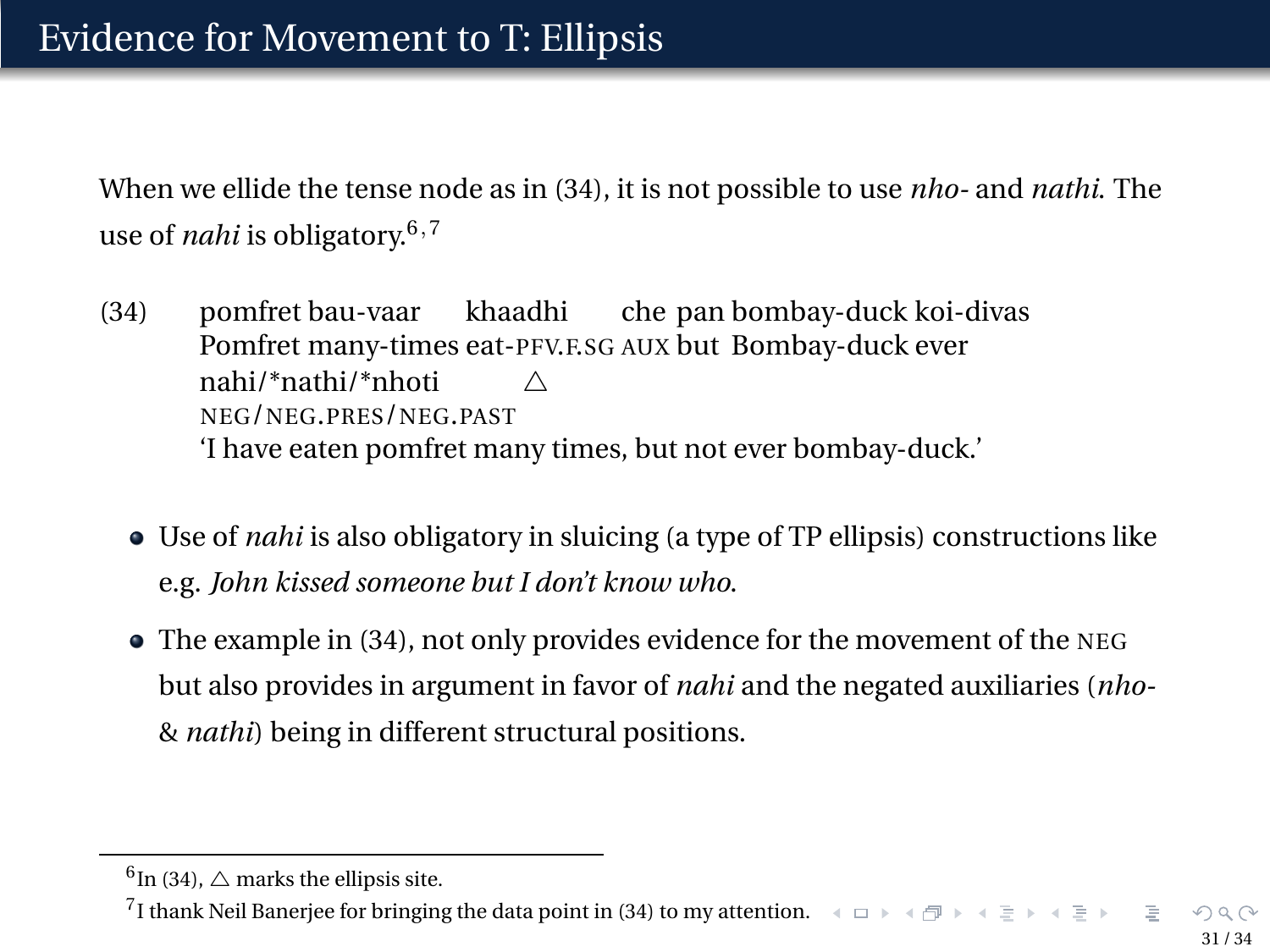### Conclusion

- In this presentation, I show that although negation seems to be lower on the clausal spine on the surface level, the scope and ellipsis facts suggests that negation is above Asp in Surati Gujarati.
- I also show that *nahi* and the negated auxiliaries (*nho-* & *nathi*) are not in the same structural positions. Further, *nahi* is in the NEG<sup>○</sup> and the negated auxiliaries are in the T◦.
- Thus, the data and the analysis direct us towards a deeper question on syntax-semantics mapping of negation. I show that the distribution of negative markers determine their interaction with other components of grammar and thereby result in mapping of a particular semantic result.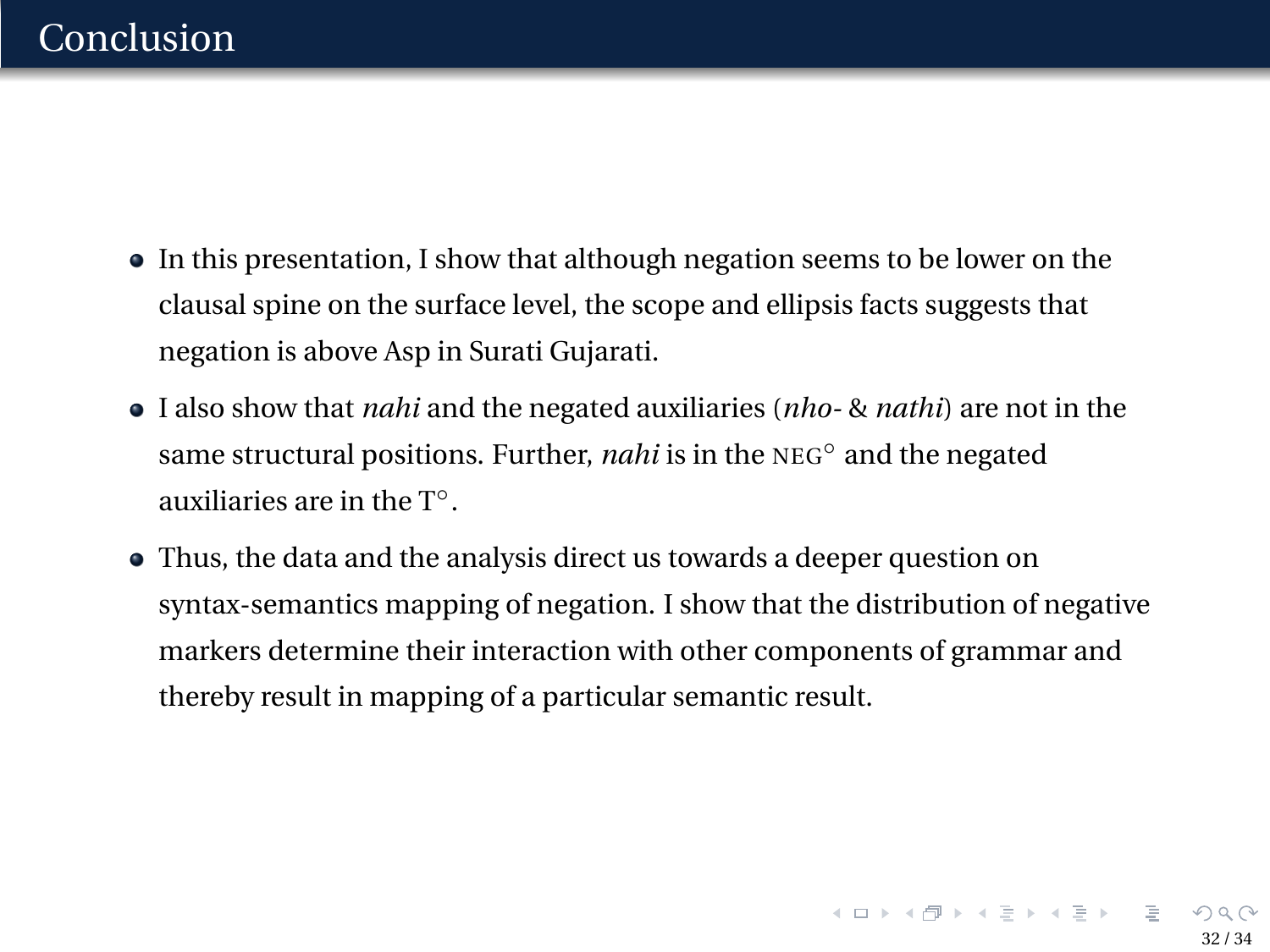## <span id="page-32-0"></span>Selected References

Baker, Mark C. 1985. The mirror principle and morphosyntactic explanation. Linguistic Inquiry 16(3). 373–416.

Baker, Mark C. 1988. Incorporation: A theory of grammatical function changing. University of Chicago Press.

Cinque, G. (1999). Adverbs and functional heads: A cross-linguistic perspective. Oxford University Press on Demand.

Harizanov, Boris Vera Gribanova. 2019. Whither head movement? Natural Language and Linguistic Theory 37(2). 461–522. DOI: https://doi.org/10.1007/s11049-018- 9420-5

Homer, V., Bhatt, R. (2020). Restructuring and the scope of negation in Hindi-Urdu. Glossa: a journal of general linguistics, 5(1).

Koopman, Hilda. 1984. The syntax of verbs: From verb-movement rules in the Kru languages to universal grammar. Dordrecht: Foris Publications.

Ramchand, G. C. (2004). Two types of negation in Bengali. In Clause structure in South Asian languages (pp. 39-66). Springer, Dordrecht.

Travis, Lisa. 1984. Parameters and effects of word order variation. Cambridge, MA: MIT dissertation.